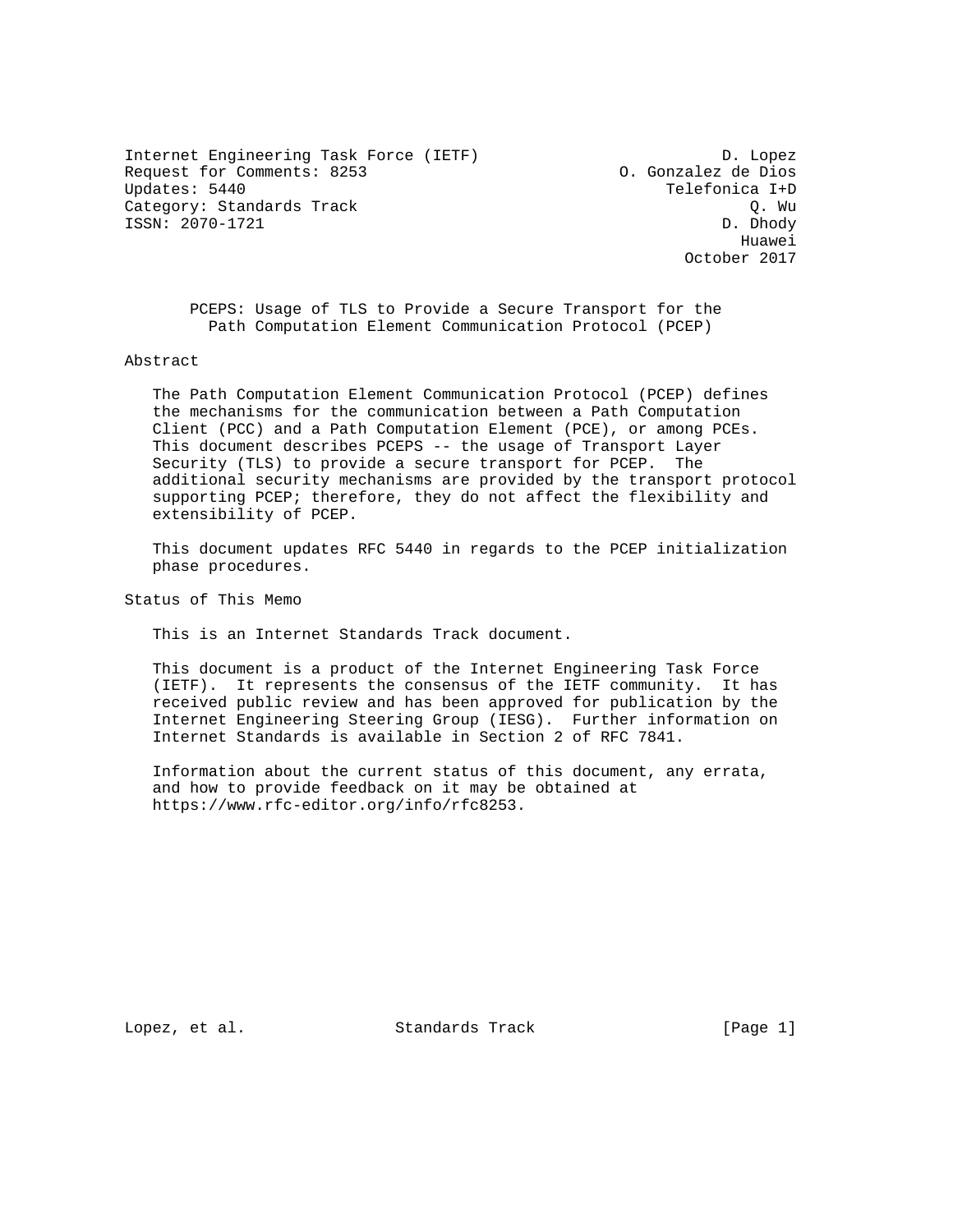Copyright Notice

 Copyright (c) 2017 IETF Trust and the persons identified as the document authors. All rights reserved.

 This document is subject to BCP 78 and the IETF Trust's Legal Provisions Relating to IETF Documents

 (https://trustee.ietf.org/license-info) in effect on the date of publication of this document. Please review these documents carefully, as they describe your rights and restrictions with respect to this document. Code Components extracted from this document must include Simplified BSD License text as described in Section 4.e of the Trust Legal Provisions and are provided without warranty as described in the Simplified BSD License.

 This document may contain material from IETF Documents or IETF Contributions published or made publicly available before November 10, 2008. The person(s) controlling the copyright in some of this material may not have granted the IETF Trust the right to allow modifications of such material outside the IETF Standards Process. Without obtaining an adequate license from the person(s) controlling the copyright in such materials, this document may not be modified outside the IETF Standards Process, and derivative works of it may not be created outside the IETF Standards Process, except to format it for publication as an RFC or to translate it into languages other than English.

Lopez, et al. Standards Track [Page 2]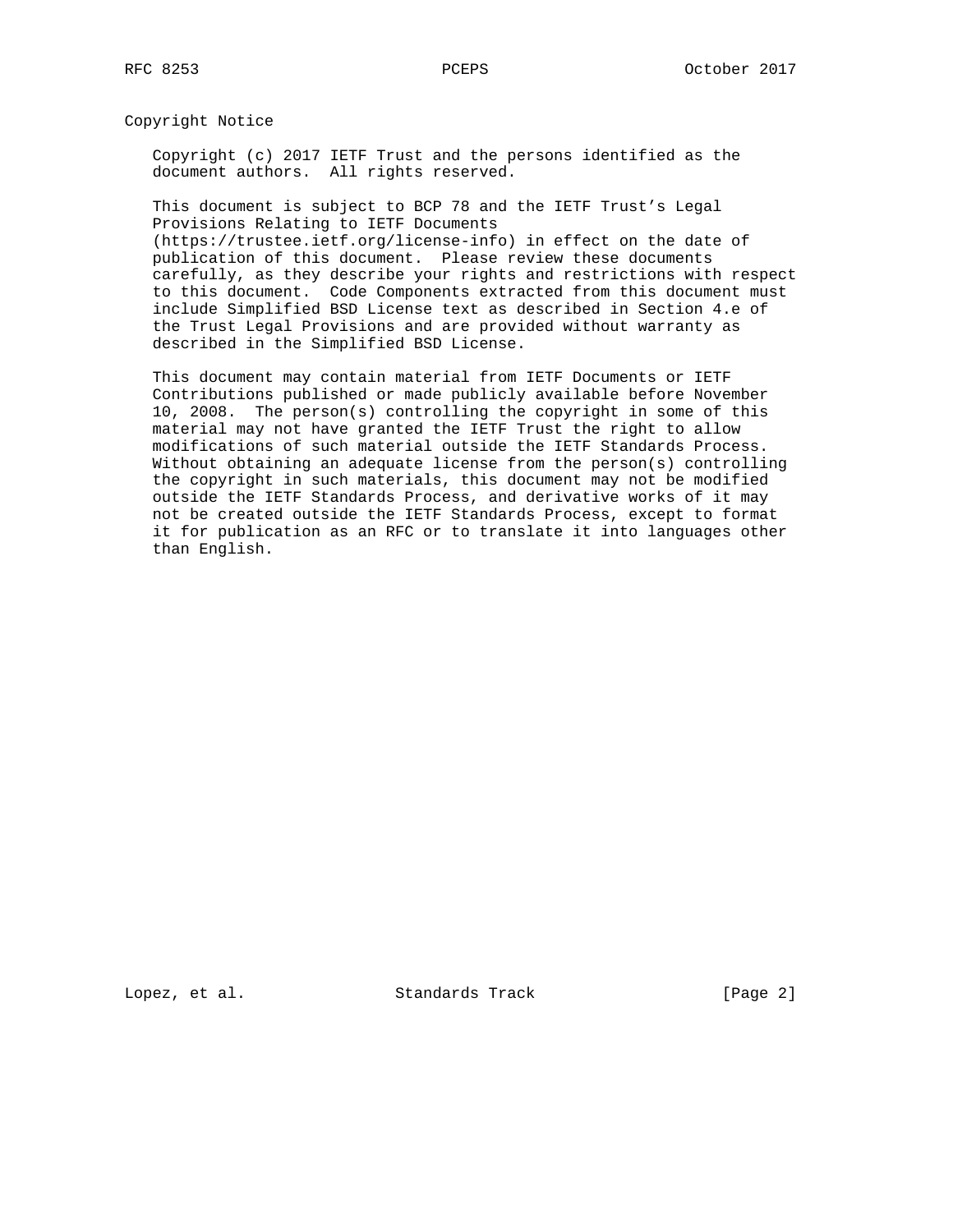| Table of Contents |  |
|-------------------|--|
|-------------------|--|

| $1$ .                                                                                                  |  |  |  |  |  | 4  |
|--------------------------------------------------------------------------------------------------------|--|--|--|--|--|----|
| 2.                                                                                                     |  |  |  |  |  | 5  |
| 3 <sup>1</sup>                                                                                         |  |  |  |  |  | 5  |
| 3.1.                                                                                                   |  |  |  |  |  | 5  |
| Initiating TLS Procedures<br>3.2.                                                                      |  |  |  |  |  | 5  |
| 3.3.<br>The StartTLS Message                                                                           |  |  |  |  |  | 8  |
| TLS Connection Establishment<br>3.4.                                                                   |  |  |  |  |  | 13 |
|                                                                                                        |  |  |  |  |  | 15 |
| 3.6.                                                                                                   |  |  |  |  |  | 16 |
| Connection Establishment Failure                                                                       |  |  |  |  |  |    |
|                                                                                                        |  |  |  |  |  | 16 |
| 4.1.                                                                                                   |  |  |  |  |  | 17 |
|                                                                                                        |  |  |  |  |  | 17 |
| რ.                                                                                                     |  |  |  |  |  | 18 |
| 6.1.                                                                                                   |  |  |  |  |  | 18 |
| 6.2.                                                                                                   |  |  |  |  |  | 19 |
|                                                                                                        |  |  |  |  |  | 19 |
| Manageability Considerations<br>8.                                                                     |  |  |  |  |  | 20 |
| Control of Function and Policy<br>8.1.                                                                 |  |  |  |  |  | 20 |
| Information and Data Models<br>8.2.                                                                    |  |  |  |  |  | 21 |
| Liveness Detection and Monitoring<br>8.3.                                                              |  |  |  |  |  | 21 |
| Verifying Correct Operations<br>8.4.                                                                   |  |  |  |  |  | 21 |
| 8.5.<br>Requirements on Other Protocols                                                                |  |  |  |  |  | 22 |
| Impact on Network Operation<br>8.6.                                                                    |  |  |  |  |  | 22 |
|                                                                                                        |  |  |  |  |  | 22 |
| Normative References<br>9.1.                                                                           |  |  |  |  |  | 22 |
| 9.2.                                                                                                   |  |  |  |  |  | 23 |
| Informative References                                                                                 |  |  |  |  |  |    |
| Acknowledgements                                                                                       |  |  |  |  |  | 25 |
| Authors' Addresses<br>والمناور والمناور والمناور والمناور والمناور والمناور والمناور والمناور والمناور |  |  |  |  |  | 26 |

Lopez, et al. Standards Track [Page 3]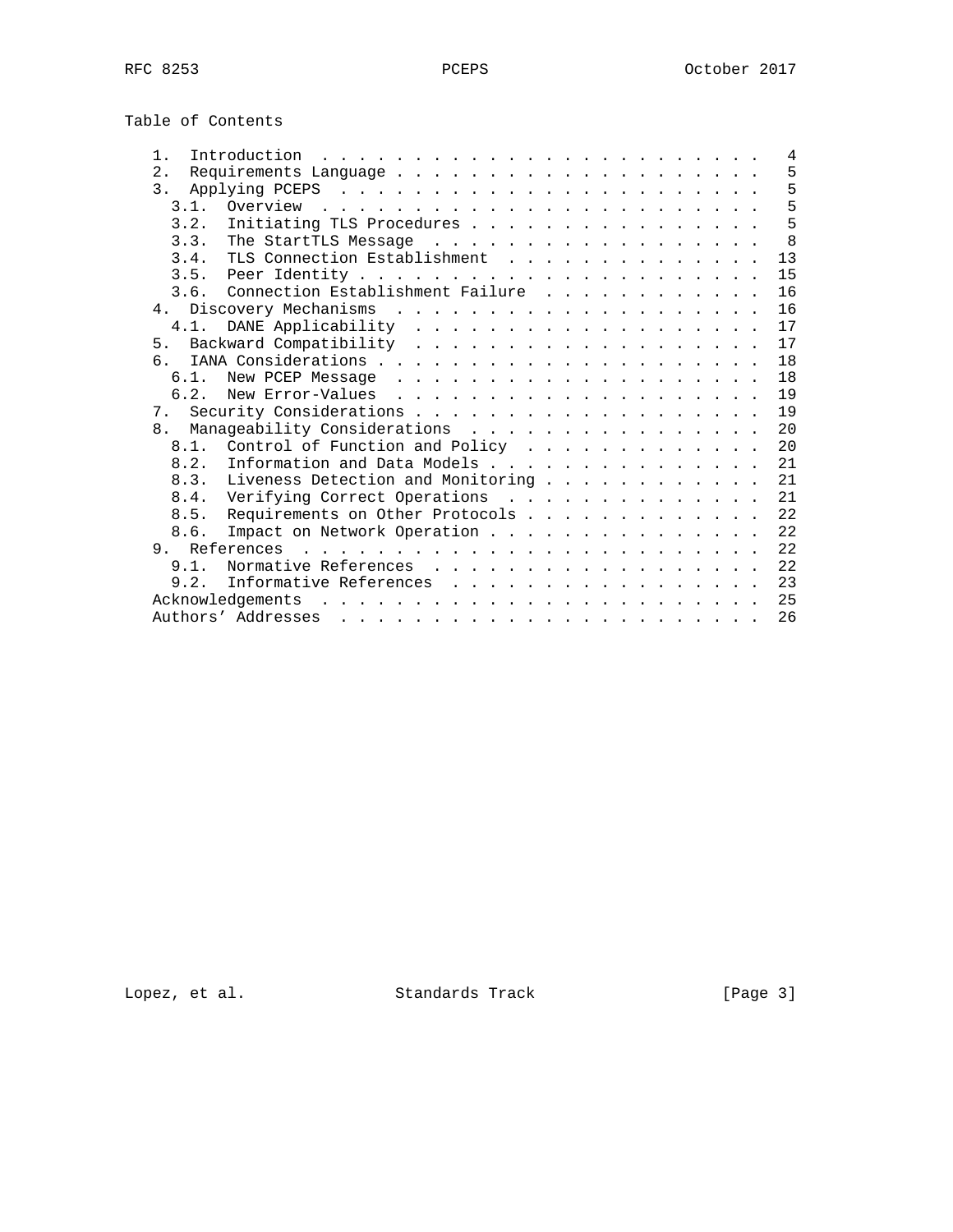# 1. Introduction

 The Path Computation Element Communication Protocol (PCEP) [RFC5440] defines the mechanisms for the communication between a Path Computation Client (PCC) and a Path Computation Element (PCE), or between two PCEs. These interactions include requests and replies that can be critical for a sustainable network operation and adequate resource allocation; therefore, appropriate security becomes a key element in the PCE infrastructure. As the applications of the PCE framework evolve and more complex service patterns emerge, the definition of a secure mode of operation becomes more relevant.

 The Security Considerations section of [RFC5440] analyzes the potential threats to PCEP and their consequences; it also discusses several mechanisms for protecting PCEP against security attacks, without making a specific recommendation on a particular one or defining their application in depth. Moreover, [RFC6952] states the importance of ensuring PCEP communication confidentiality, especially when PCEP communication endpoints do not reside in the same Autonomous System (AS), as the interception of PCEP messages could leak sensitive information related to computed paths and resources.

 Transport Layer Security (TLS) [RFC5246] is one of the solutions that seems most adequate among those mentioned in these documents, as it provides support for peer authentication, message encryption, and integrity. TLS provides well-known mechanisms to support key configuration and exchange, as well as means to perform security checks on the results of PCE Discovery (PCED) procedures via the Interior Gateway Protocol (IGP) [RFC5088] [RFC5089].

 This document describes a security container for the transport of PCEP messages; therefore, it does not affect the flexibility and extensibility of PCEP.

 This document describes how to apply TLS to secure interactions with PCE, including initiation of the TLS procedures, the TLS handshake mechanism, the TLS methods for peer authentication, the applicable TLS ciphersuites for data exchange, and the handling of errors in the security checks. In the rest of this document, we refer to this usage of TLS to provide a secure transport for PCEP as "PCEPS".

 Within this document, PCEP communications are described through a PCC-PCE relationship. The PCE architecture also supports PCE-PCE communication; this is achieved by requesting the PCE to fill the role of a PCC, as usual. Thus, in this document, the PCC refers to a PCC or a PCE initiating the PCEP session and acting as a client.

Lopez, et al. Standards Track [Page 4]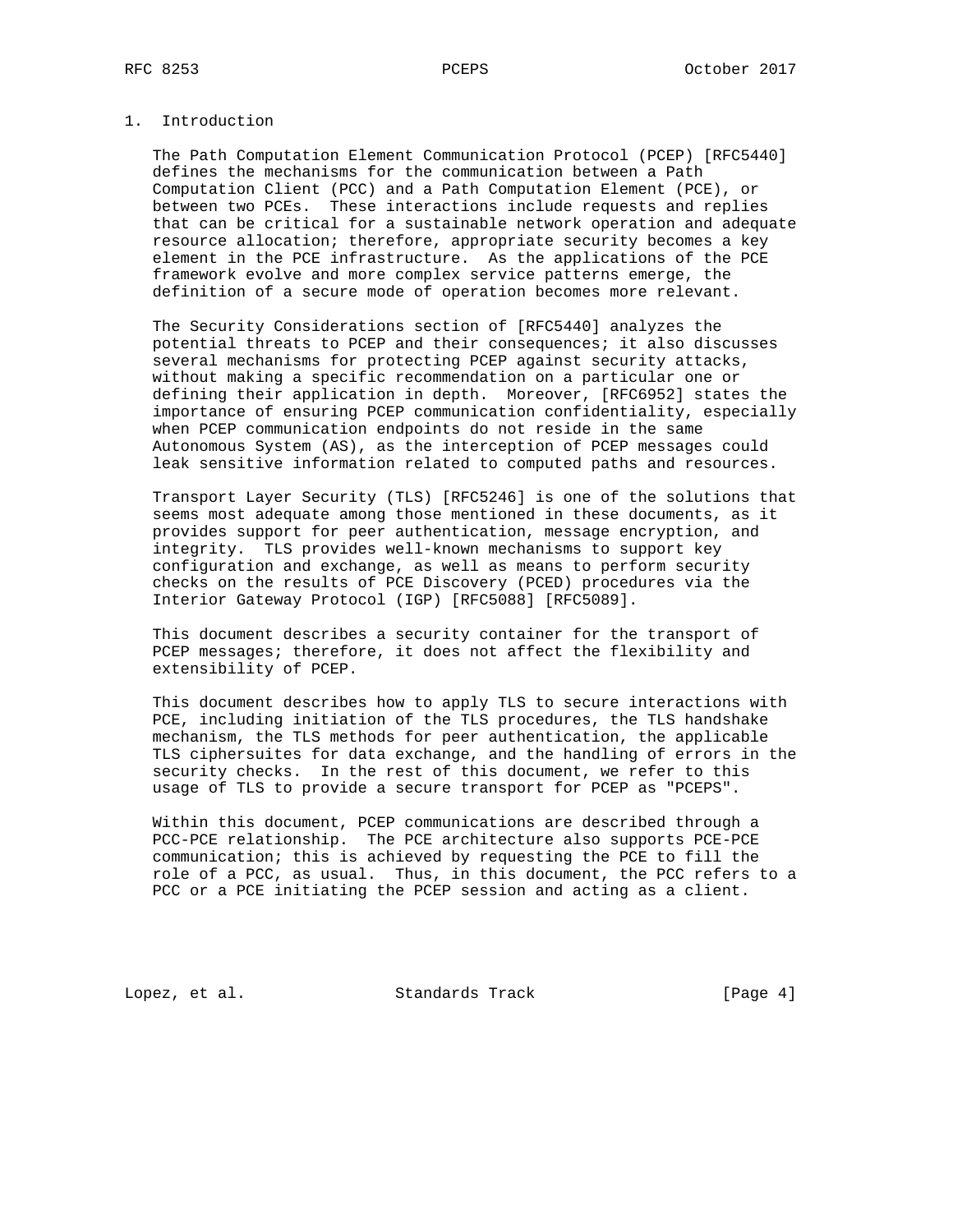2. Requirements Language

 The key words "MUST", "MUST NOT", "REQUIRED", "SHALL", "SHALL NOT", "SHOULD", "SHOULD NOT", "RECOMMENDED", "NOT RECOMMENDED", "MAY", and "OPTIONAL" in this document are to be interpreted as described in BCP 14 [RFC2119] [RFC8174] when, and only when, they appear in all capitals, as shown here.

- 3. Applying PCEPS
- 3.1. Overview

The steps involved in establishing a PCEPS session are as follows:

- 1. Establishment of a TCP connection.
- 2. Initiation of the TLS procedures by the StartTLS message from PCE to PCC and from PCC to PCE.
- 3. Negotiation and establishment of a TLS connection.
- 4. Start exchange of PCEP messages as per [RFC5440].

 This document uses the standard StartTLS procedure in PCEP instead of using a different port for the secured session. This is done to avoid requesting allocation of another port number for PCEPS. The StartTLS procedure makes more efficient use of scarce port numbers and allows simpler configuration of PCEP.

 Implementations SHOULD follow the best practices and recommendations for using TLS, as per [RFC7525].

 It should be noted that this procedure updates what is defined in Sections 4.2.1 and 6.7 of [RFC5440] regarding the initialization phase and the processing of messages prior to the Open message. The details of processing, including backward compatibility, are discussed in the following sections.

3.2. Initiating TLS Procedures

 Since PCEP can operate either with or without TLS, it is necessary for a PCEP speaker to indicate whether it wants to set up a TLS connection or not. For this purpose, this document specifies a new PCEP message called "StartTLS". Thus, the PCEP session is secured via TLS from the start, before the exchange of any other PCEP message (including the Open message). This document thus updates [RFC5440], which requires the Open message to be the first PCEP message that is exchanged. In the case of a PCEP session using TLS, the StartTLS

Lopez, et al. Standards Track [Page 5]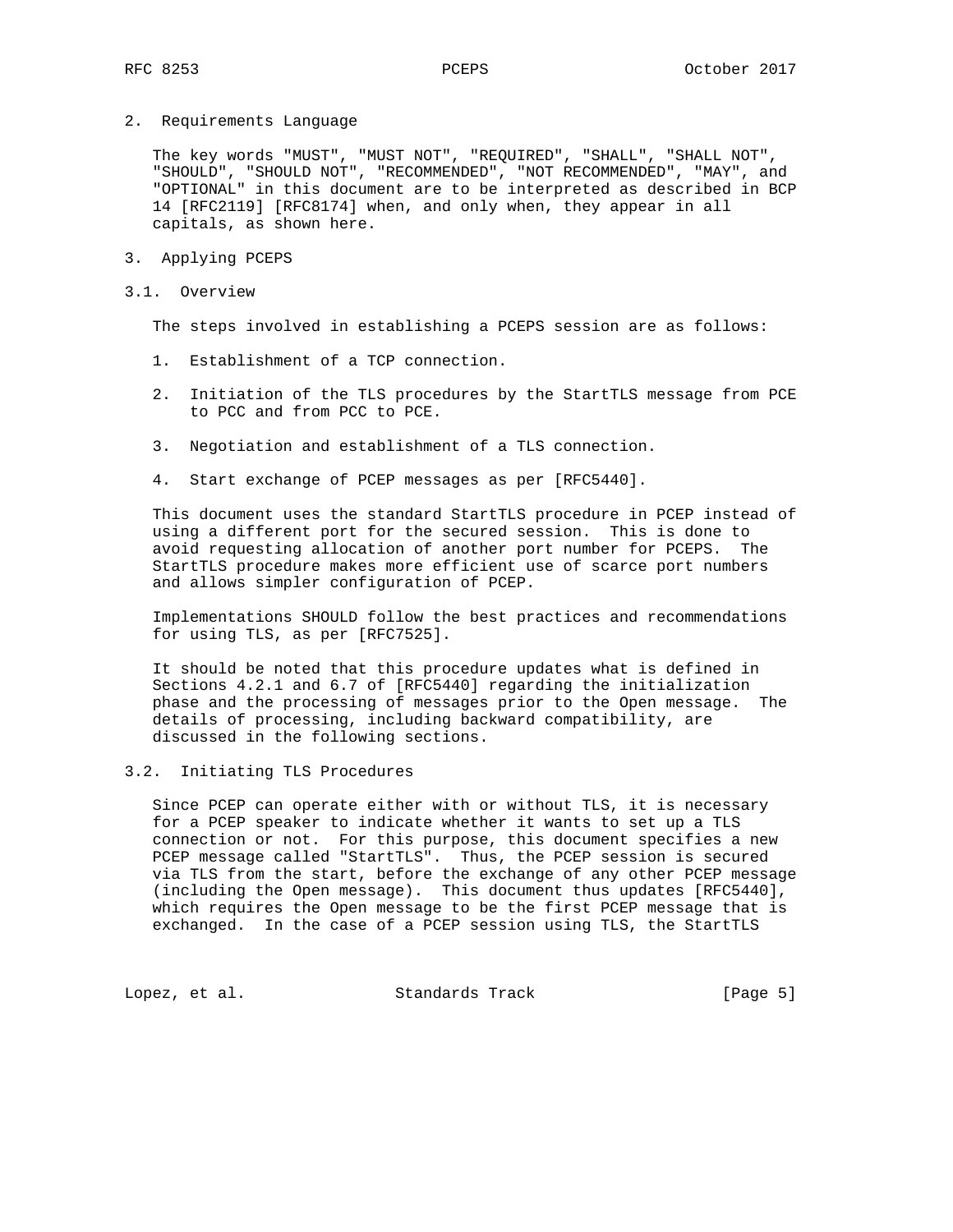message will be sent first. Also, a PCEP speaker that supports PCEPS MUST NOT start the OpenWait timer after the TCP establishment; instead, it starts a StartTLSWait timer as described in Section 3.3.

 The PCEP speaker MAY discover that the PCEP peer supports PCEPS or can be preconfigured to use PCEPS for a given peer (see Section 4 for more details). An existing PCEP session cannot be secured via TLS; the session MUST be closed and re-established with TLS as per the procedure described in this document.

 The StartTLS message is a PCEP message sent by a PCC to a PCE and by a PCE to a PCC in order to initiate the TLS procedure for PCEP. The PCC initiates the use of TLS by sending a StartTLS message. The PCE agrees to the use of TLS by responding with its own StartTLS message. If the PCE is configured to only support TLS, it may send the StartTLS message immediately upon TCP connection establishment; otherwise, it MUST wait to see if the PCC's first message is an Open or a StartTLS message. The TLS negotiation and establishment procedures are triggered once the PCEP speaker has sent and received the StartTLS message. The Message-Type field of the PCEP common header for the StartTLS message is set to 13.

 Once the TCP connection has been successfully established, the first message sent by the PCC to the PCE and by the PCE to the PCC MUST be a StartTLS message for PCEPS. Note that this is a significant change from [RFC5440], where the first PCEP message is the Open message.

 A PCEP speaker receiving a StartTLS message, after any other PCEP exchange has taken place (by receiving or sending any other messages from either side), MUST treat it as an unexpected message and reply with a PCEP Error (PCErr) message with Error-Type set to 25 (PCEP StartTLS failure) and Error-value set to 1 (Reception of StartTLS after any PCEP exchange), and it MUST close the TCP connection.

 Any message received prior to the StartTLS or Open message MUST trigger a protocol error condition causing a PCErr message to be sent with Error-Type set to 25 (PCEP StartTLS failure) and Error-value set to 2 (Reception of any other message apart from StartTLS, Open, or PCErr), and it MUST close the TCP connection.

 If the PCEP speaker that does not support PCEPS receives a StartTLS message, it will behave according to the existing error mechanism described in Section 6.2 of [RFC5440] (if the message is received prior to an Open message) or Section 6.9 of [RFC5440] (if an unknown message is received). See Section 5 for more details.

Lopez, et al. Standards Track [Page 6]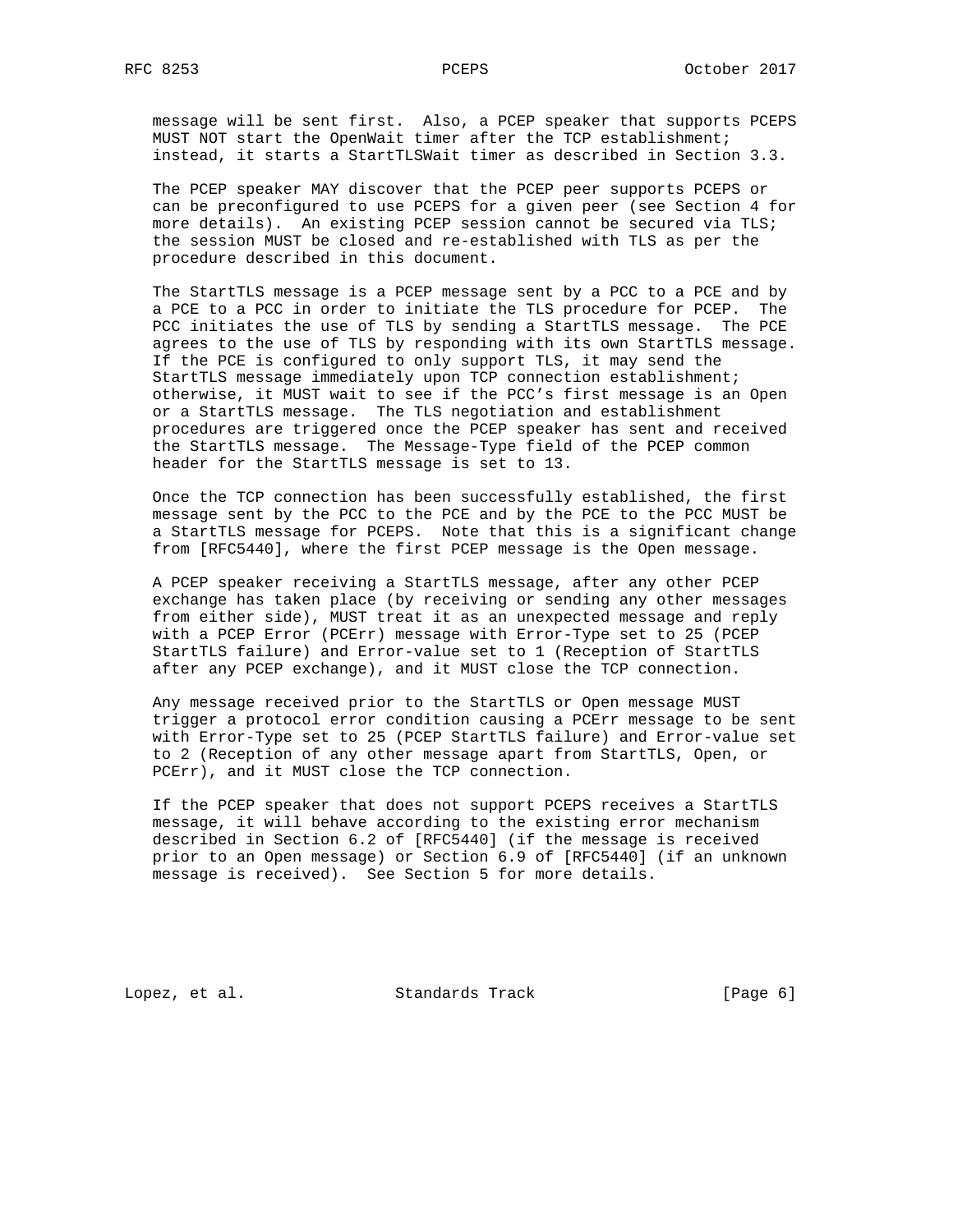If the PCEP speaker that only supports PCEPS connections (as a local policy) receives an Open message, it MUST treat it as an unexpected message and reply with a PCErr message with Error-Type set to 1 (PCEP session establishment failure) and Error-value set to 1 (reception of an invalid Open message or a non Open message), and it MUST close the TCP connection.

 If a PCC supports PCEPS connections and allows non-PCEPS connections (as a local policy), it MUST first try to establish PCEPS by sending a StartTLS message, and in case it receives a PCErr message from the PCE, it MAY retry to establish a connection without PCEPS by sending an Open message. If a PCE supports PCEPS connections and allows non-PCEPS connections (as a local policy), it MUST wait to respond after TCP establishment, based on the message received from the PCC. In case of a StartTLS message, the PCE MUST respond by sending a StartTLS message and moving to TLS establishment procedures as described in this document. In case of an Open message, the PCE MUST respond with an Open message and move to the PCEP session establishment procedure as per [RFC5440]. If a PCE supports PCEPS connections only (as a local policy), it MAY send a StartTLS message to the PCC without waiting to receive a StartTLS message from the PCC.

 If a PCEP speaker that is unwilling or unable to negotiate TLS receives a StartTLS message, it MUST return a PCErr message (in the clear) with Error-Type set to 25 (PCEP StartTLS failure) and Error value set to:

- o 3 (Failure, connection without TLS is not possible) if it is not willing to exchange PCEP messages without the solicited TLS connection, and it MUST close the TCP session.
- o 4 (Failure, connection without TLS is possible) if it is willing to exchange PCEP messages without the solicited TLS connection, and it MUST close the TCP session. The receiver MAY choose to attempt to re-establish the PCEP session without TLS next. Re-establishing the PCEP session without TLS SHOULD be limited to only one attempt.

 If the PCEP speaker supports PCEPS and can establish a TLS connection, it MUST start the TLS connection negotiation and establishment steps described in Section 3.4 before the PCEP initialization procedure (see Section 4.2.1 of [RFC5440]).

 After the exchange of StartTLS messages, if the TLS negotiation fails for some reason (e.g., the required mechanisms for certificate revocation checking are not available), both peers MUST immediately close the connection.

Lopez, et al. Standards Track [Page 7]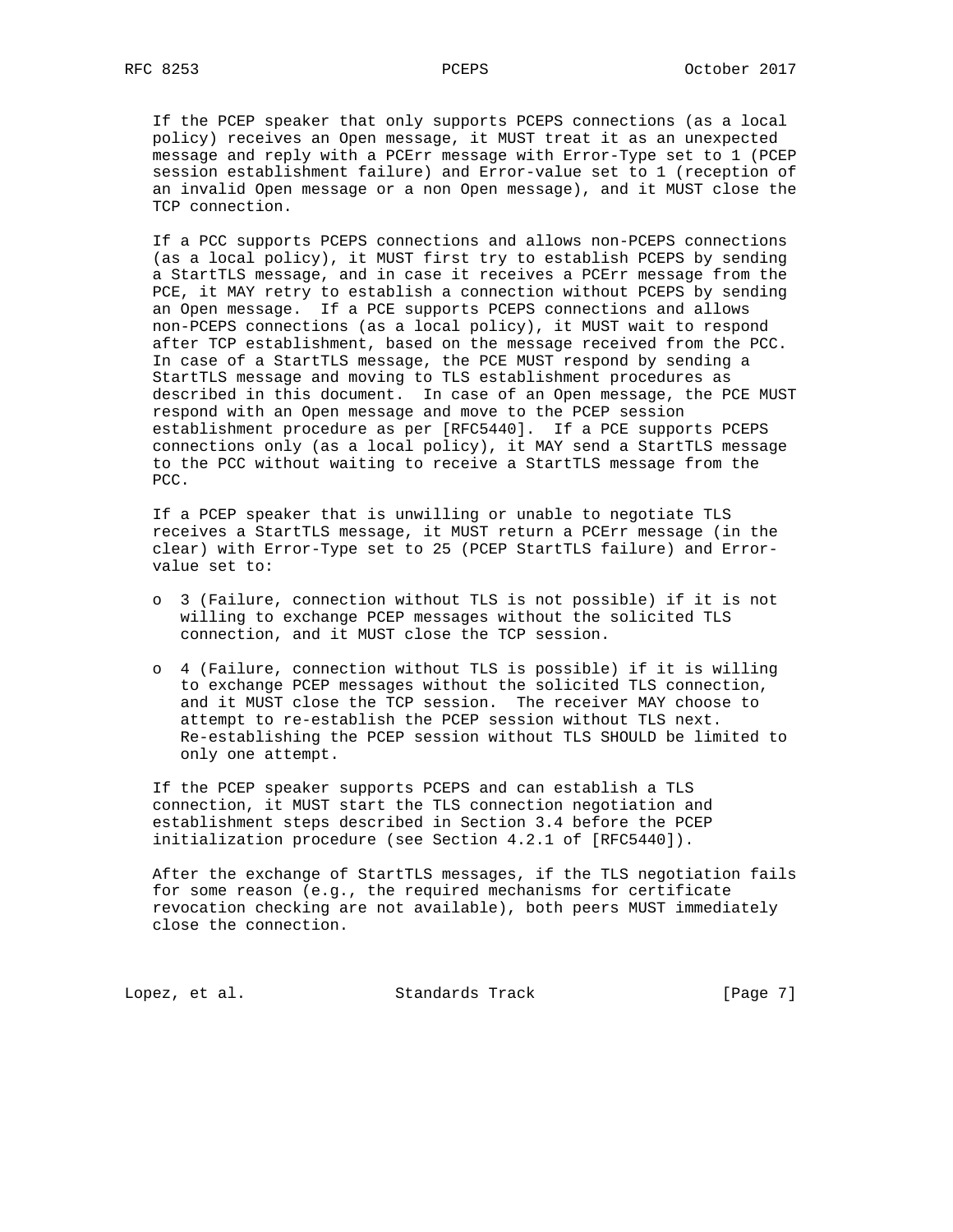A PCEP speaker that does not support PCEPS sends the Open message directly, as per [RFC5440]. A PCEP speaker that supports PCEPS, but has learned in the last exchange the peer's willingness to re-establish the session without TLS, MAY send the Open message directly, as per [RFC5440]. Re-establishing the PCEP session without TLS SHOULD be limited to only one attempt.

 Given the asymmetric nature of TLS for connection establishment, it is relevant to identify the roles of each of the PCEP peers in it. The PCC SHALL act as the TLS client, and the PCE SHALL act as the TLS server as per [RFC5246].

 As per the recommendation from [RFC7525] to avoid downgrade attacks, PCEP peers that support PCEPS SHOULD default to strict TLS configuration, i.e., not allowing non-TLS PCEP sessions to be established. PCEPS implementations MAY provide an option to allow the operator to manually override strict TLS configuration and allow unsecured connections. Execution of this override SHOULD trigger a warning about the security implications of permitting unsecured connections.

## 3.3. The StartTLS Message

 The StartTLS message is used to initiate the TLS procedure for a PCEPS session between the PCEP peers. A PCEP speaker sends the StartTLS message to request negotiation and establishment of a TLS connection for PCEP. On receiving a StartTLS message from the PCEP peer (i.e., when the PCEP speaker has sent and received the StartTLS message), it is ready to start the negotiation and establishment of TLS and move to the steps described in Section 3.4.

 The collision resolution procedures described in [RFC5440] for the exchange of Open messages MUST be applied by the PCEP peers during the exchange of StartTLS messages.

The format of a StartTLS message is as follows:

<StartTLS Message>::= <Common Header>

 The StartTLS message MUST contain only the PCEP common header with the Message-Type field set to 13.

 Once the TCP connection has been successfully established, the PCEP speaker MUST start a timer called the "StartTLSWait timer". After the expiration of this timer, if neither the StartTLS message nor a PCErr/Open message (in case of failure and PCEPS not being supported by the peer, respectively) has been received, the PCEP speaker MUST send a PCErr message with Error-Type set to 25 (PCEP StartTLS

Lopez, et al. Standards Track [Page 8]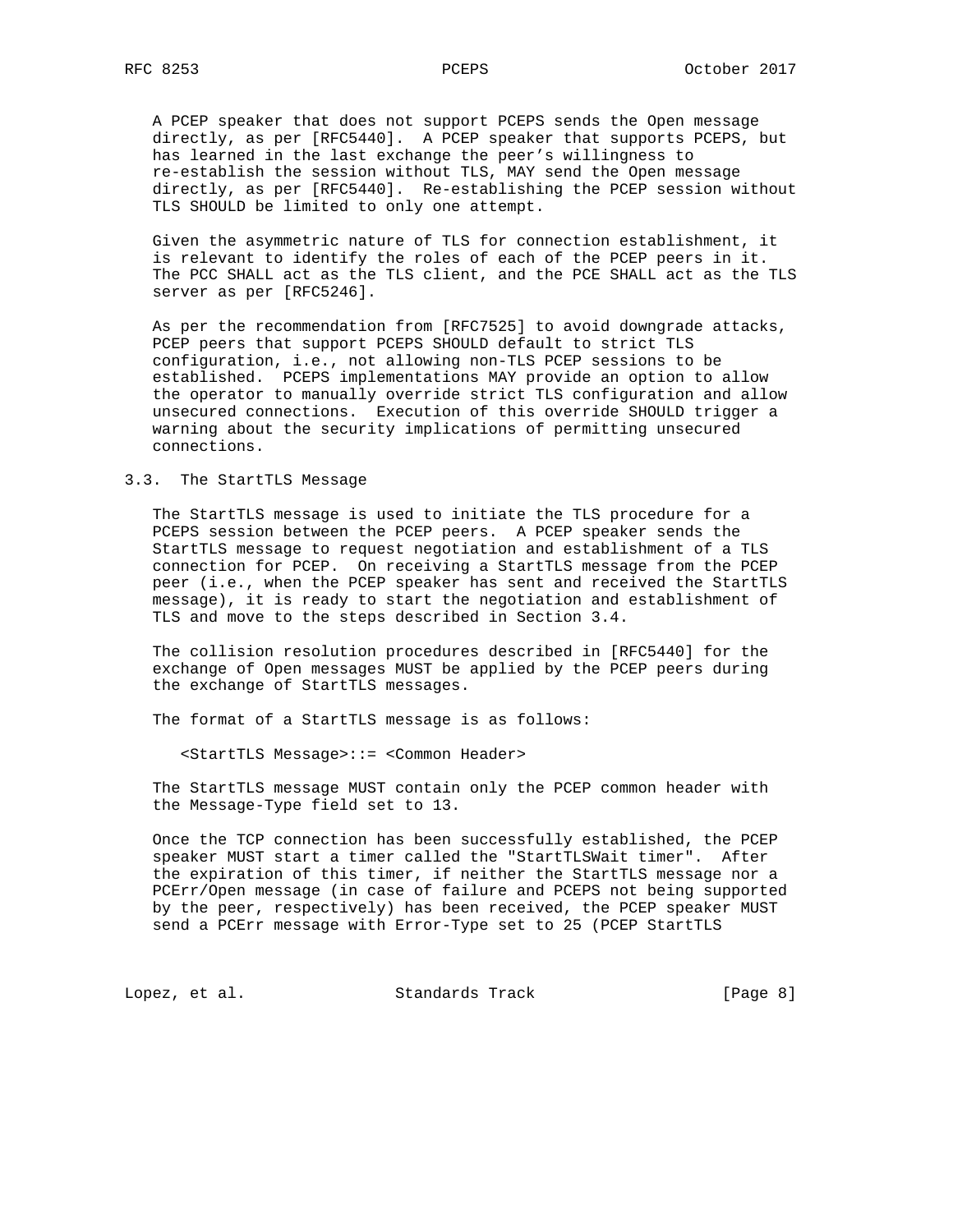failure) and Error-value set to 5 (No StartTLS message (nor PCErr/ Open) before StartTLSWait timer expiry), and it MUST release the TCP connection. A RECOMMENDED value for the StartTLSWait timer is 60 seconds. The value of the StartTLSWait timer MUST NOT be less than that of the OpenWait timer.

 The following figures illustrate the various interactions between a PCC and a PCE, based on the support for the PCEPS capability, during the PCEP session initialization.



Figure 1: Both PCEP speakers support PCEPS (strict)

Lopez, et al. Standards Track [Page 9]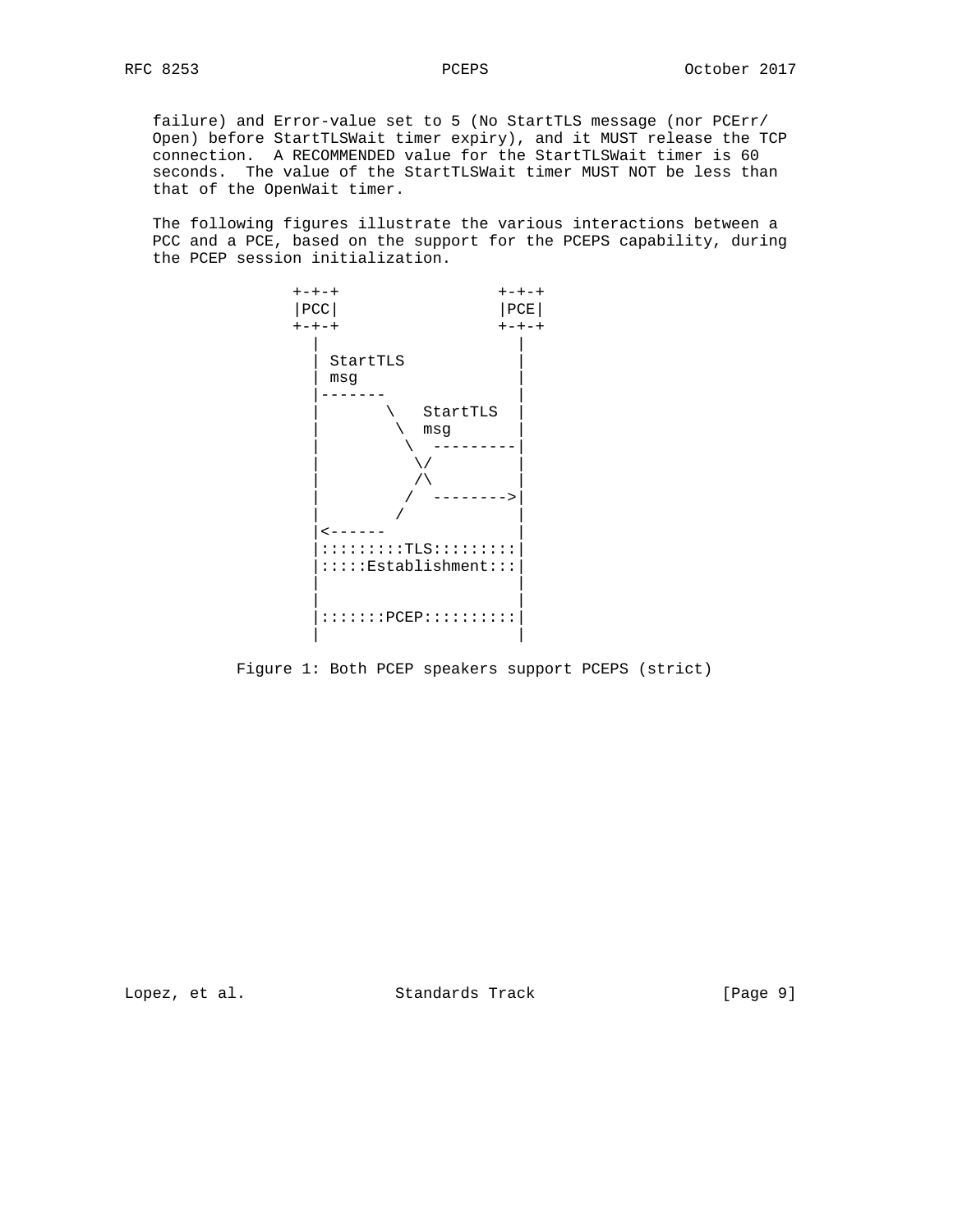

 Figure 2: Both PCEP speakers support PCEPS (strict) but cannot establish TLS

Lopez, et al. Standards Track [Page 10]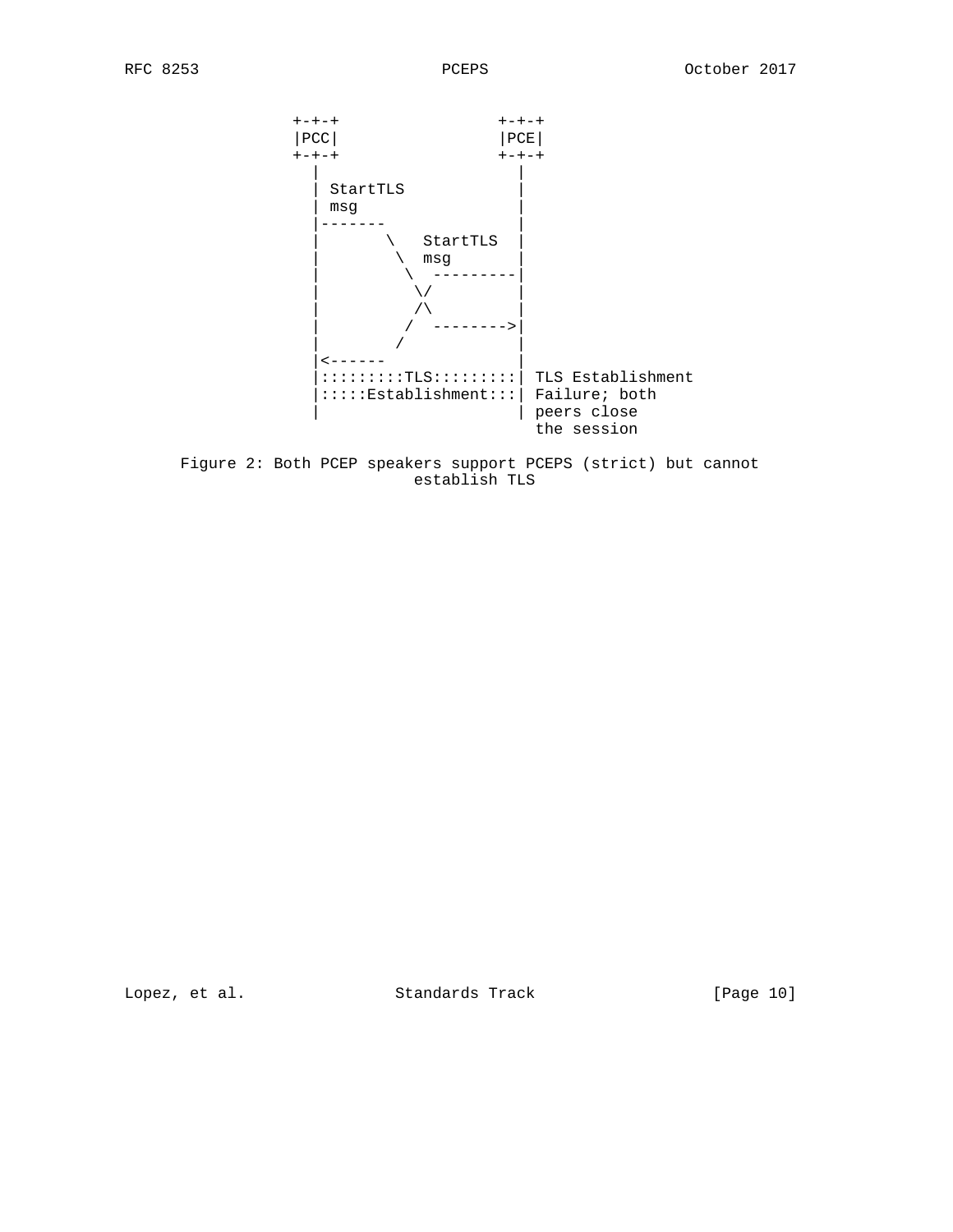

 Figure 3: PCE does not support connection with PCEPS, whereas PCC supports connection with or without PCEPS

Lopez, et al. Standards Track [Page 11]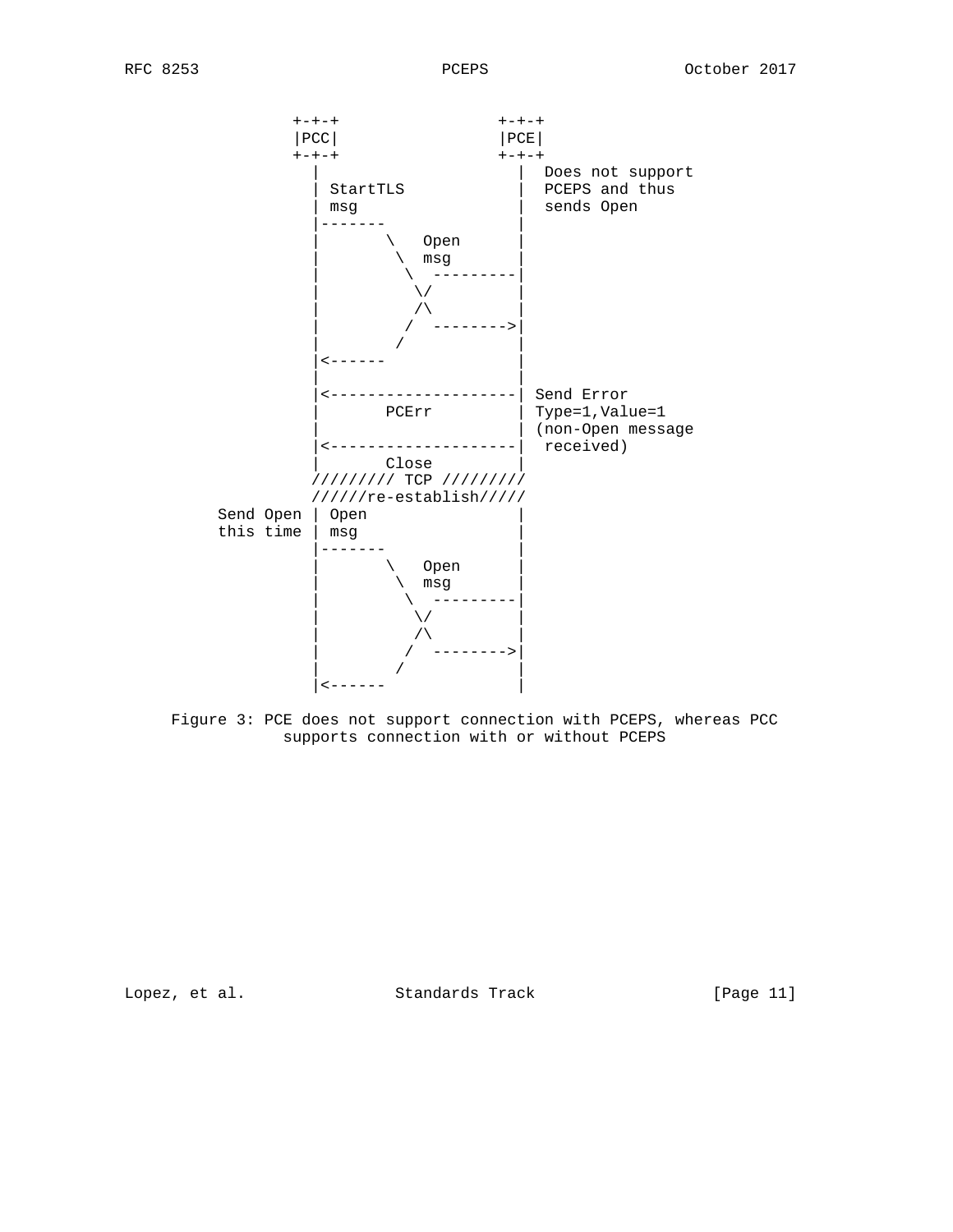

Figure 4: Both PCEP speakers support connection with or without PCEPS



 Figure 5: Both PCEP speakers support connection with or without PCEPS, but PCE cannot start TLS negotiation

Lopez, et al. Standards Track [Page 12]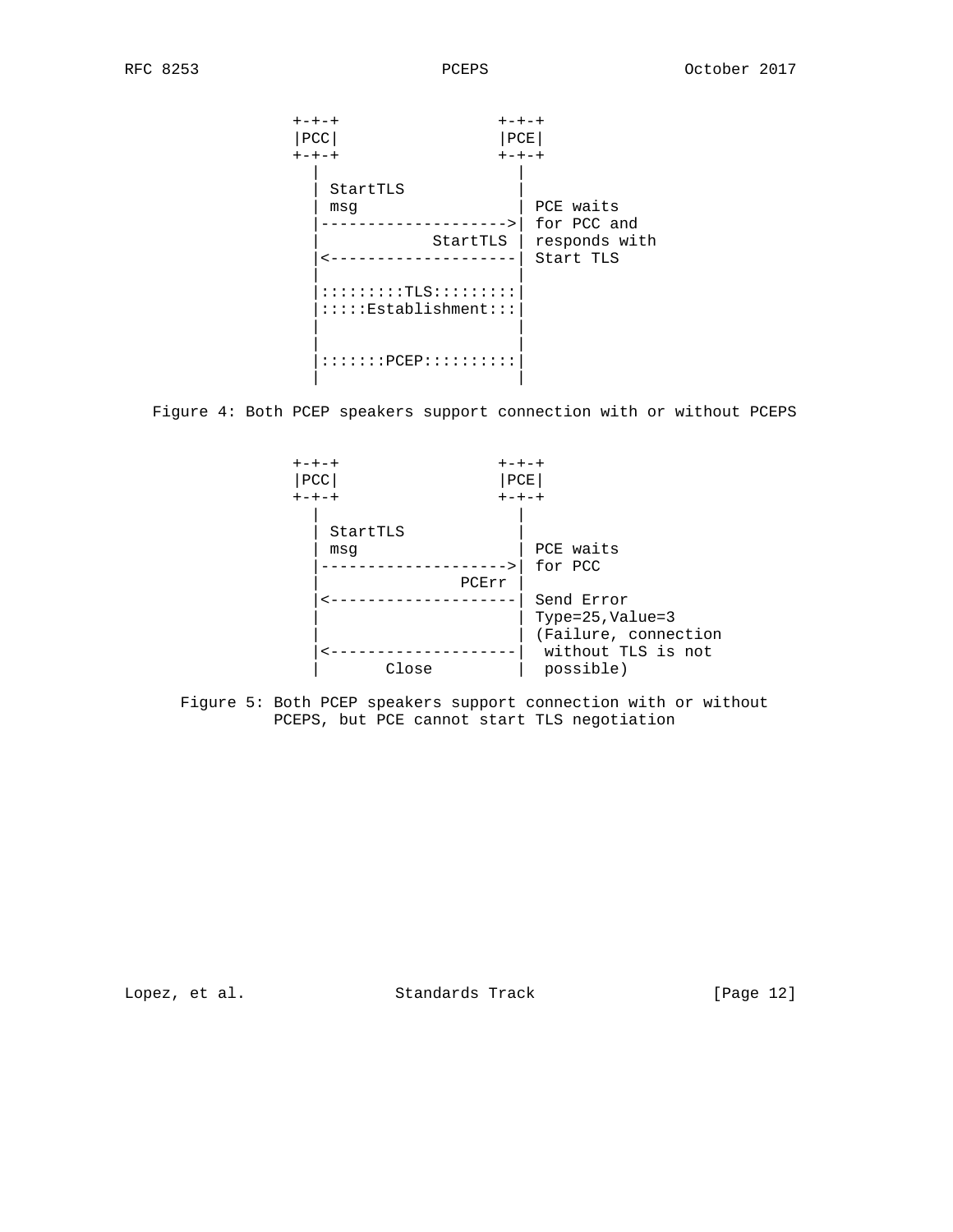

 Figure 6: PCE supports connection with or without PCEPS, whereas PCC does not support connection with PCEPS

### 3.4. TLS Connection Establishment

 Once the establishment of TLS has been agreed upon by the PCEP peers, the connection establishment SHALL follow the following steps:

- 1. Immediately negotiate a TLS session according to [RFC5246]. The following restrictions apply:
	- \* Support for TLS v1.2 [RFC5246] or later is REQUIRED.
	- \* Support for certificate-based mutual authentication is REQUIRED.
	- \* Negotiation of a ciphersuite providing for integrity protection is REQUIRED.
	- \* Negotiation of a ciphersuite providing for confidentiality is RECOMMENDED.
	- \* Support for and negotiation of compression is OPTIONAL.
	- \* PCEPS implementations MUST, at a minimum, support negotiation of the TLS\_ECDHE\_ECDSA\_WITH\_AES\_128\_GCM\_SHA256 [RFC6460] and SHOULD support TLS\_ECDHE\_ECDSA\_WITH\_AES\_256\_GCM\_SHA384 as well. Implementations SHOULD support the NIST P-256 (secp256r1) curve [RFC4492]. In addition, PCEPS implementations MUST support negotiation of the mandatory-to-implement ciphersuites required by the versions of TLS that they support from TLS 1.3 onwards.

Lopez, et al. Standards Track [Page 13]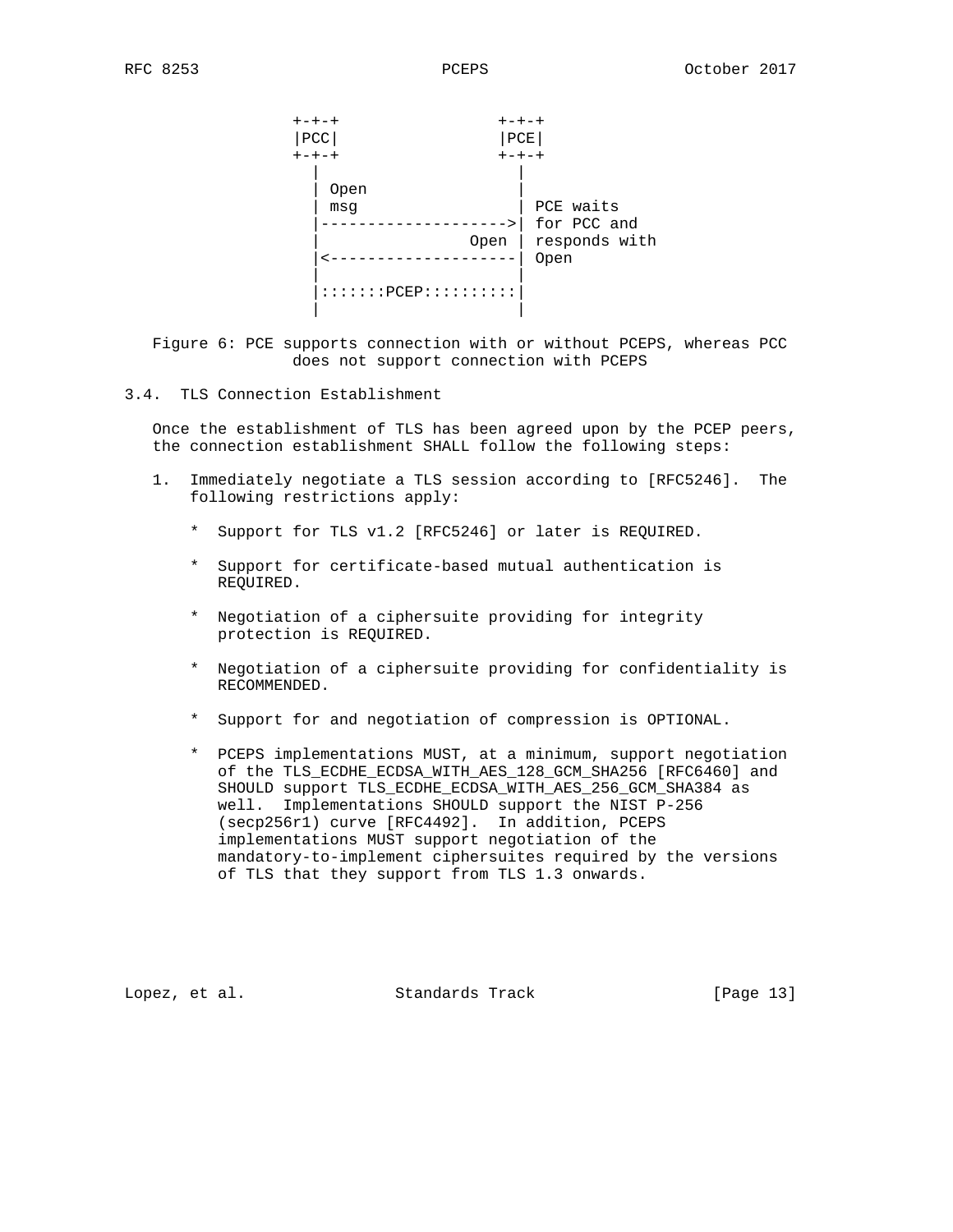- 2. Peer authentication can be performed in any of the following two REQUIRED operation models:
	- \* TLS with X.509 certificates using Public-Key Infrastructure Exchange (PKIX) trust models:
		- + Implementations MUST allow the configuration of a list of trusted Certification Authorities (CAs) for incoming connections.
		- + Certificate validation MUST include the verification rules as per [RFC5280].
		- + PCEPS implementations SHOULD incorporate revocation methods (Certificate Revocation List (CRL) downloading, Online Certificate Status Protocol (OCSP), etc.) according to the trusted CA policies.
		- + Implementations SHOULD indicate their trusted CAs. For TLS 1.2, this is done using "certificate\_authorities" on the server side (see Section 7.4.4 of [RFC5246]) and the "TrustedAuthorities" extension on the client side (see Section 6 of [RFC6066]).
		- + Implementations MUST follow the rules and guidelines for peer validation as defined in [RFC6125]. If an expected DNS name or IP address for the peer is configured, then the implementations MUST check them against the values in the presented certificate. The DNS names and the IP addresses can be contained in the Common Name Identifier (CN-ID) [RFC6125] or the subjectAltName entries. For verification, only one of these entries is considered. The following precedence applies: for DNS name validation, DNS-ID [RFC6125] has precedence over CN-ID, and for IP address validation, subjectAltName:iPAddr has precedence over CN-ID.
		- + Implementations MAY allow the configuration of a set of additional properties of the certificate to check for a peer's authorization to communicate (e.g., a set of allowed values in URI-ID [RFC6125] or a set of allowed X.509 v3 Certificate Policies). The definitions of these properties are out of scope of this document.
	- \* TLS with X.509 certificates using certificate fingerprints: Implementations MUST allow the configuration of a list of certificates that are trusted to identify peers, identified via the fingerprint of certificate octets encoded by the

Lopez, et al. Standards Track [Page 14]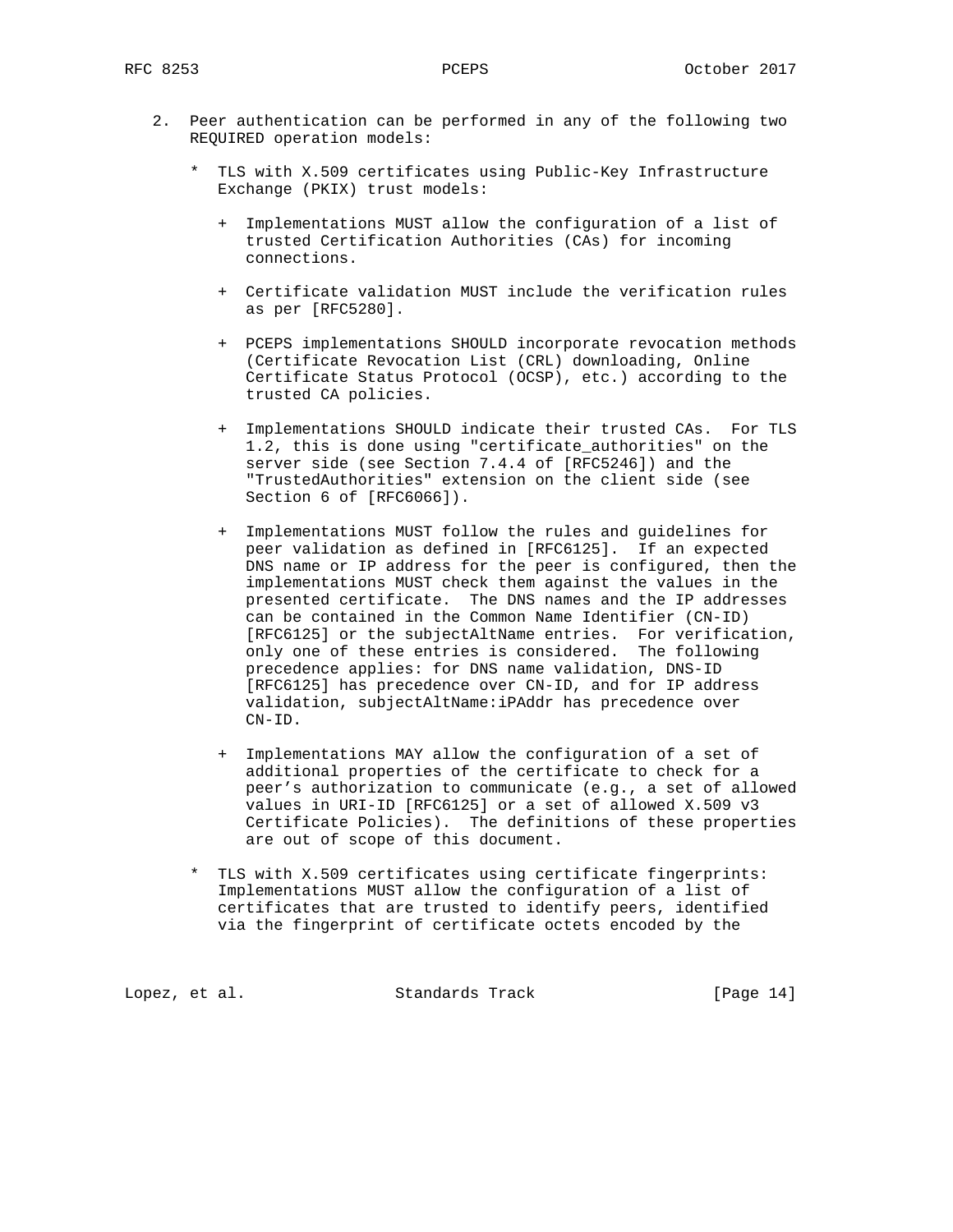Distinguished Encoding Rules (DER). Implementations MUST support SHA-256 as defined by [SHS] as the hash algorithm for the fingerprint, but a later revision may demand support for a stronger hash function.

- 3. Start exchanging PCEP messages.
	- \* Once the TLS connection has been successfully established, the PCEP speaker MUST start the OpenWait timer [RFC5440]; after the expiration of this timer, if no Open message has been received, the PCEP speaker sends a PCErr message and releases the TCP/TLS connection.

### 3.5. Peer Identity

 Depending on the peer authentication method in use, PCEPS supports different operation modes to establish a peer's identity and whether it is entitled to perform requests or can be considered authoritative in its replies. PCEPS implementations SHOULD provide mechanisms for associating peer identities with different levels of access and/or authoritativeness, and they MUST provide a mechanism for establishing a default level for properly identified peers. Any connection established with a peer that cannot be properly identified SHALL be terminated before any PCEP exchange takes place.

 In TLS X.509 mode using fingerprints, a peer is uniquely identified by the fingerprint of the presented certificate.

 There are numerous trust models in PKIX environments, and it is beyond the scope of this document to define how a particular deployment determines whether a peer is trustworthy. Implementations that want to support a wide variety of trust models should expose as many details of the presented certificate to the administrator as possible so that the trust model can be implemented by the administrator. At least the following parameters of the X.509 certificate SHOULD be exposed:

- o Peer's IP Address
- o Peer's Fully Qualified Domain Name (FQDN)
- o Certificate Fingerprint
- o Issuer
- o Subject
- o All X.509 v3 Extended Key Usage

Lopez, et al. Standards Track [Page 15]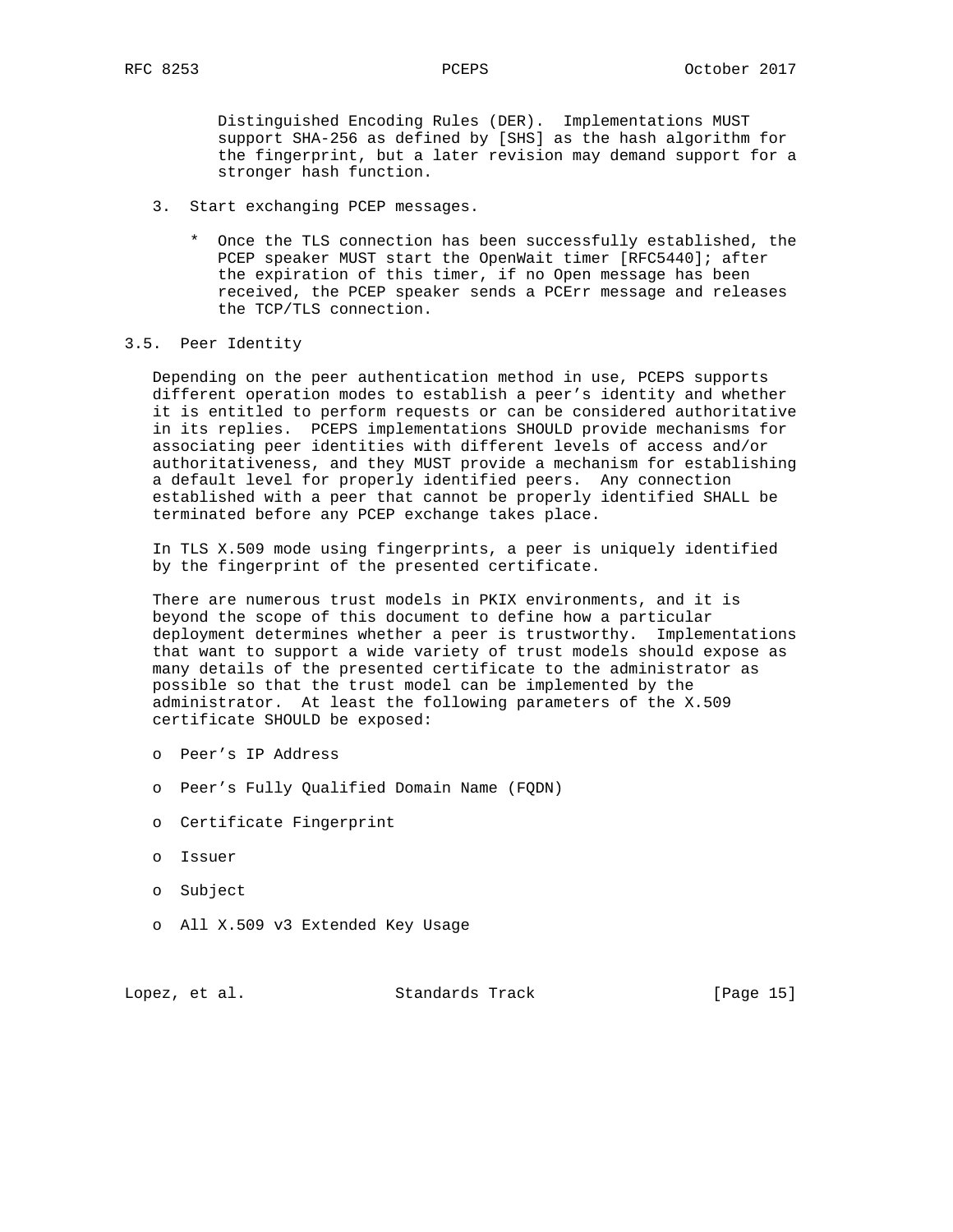o All X.509 v3 Subject Alternative Name

o All X.509 v3 Certificate Policies

 Note that the remote IP address used for the TCP session establishment is also exposed.

 [RFC8232] specifies a Speaker Entity Identifier TLV (SPEAKER-ENTITY-ID) as an optional TLV that is included in the OPEN object. It contains a unique identifier for the node that does not change during the lifetime of the PCEP speaker. An implementation would thus expose the speaker entity identifier as part of the X.509 v3 certificate's subjectAltName:otherName, so that an implementation could use this identifier for the peer identification trust model.

 In addition, a PCC MAY apply the procedures described in "DNS-Based Authentication of Named Entities (DANE)" [RFC6698] to verify its peer identity when using DNS discovery. See Section 4.1 for further details.

3.6. Connection Establishment Failure

 In case the initial TLS negotiation or the peer identity check fails, according to the procedures listed in this document, both peers MUST immediately close the connection.

 The initiator SHOULD follow the procedure listed in [RFC5440] to retry session setup as per the exponential back-off session establishment retry procedure.

4. Discovery Mechanisms

 This document does not specify any discovery mechanism for support of PCEPS. [PCE-DISCOVERY-PCEPS-SUPPORT] and [PCE-DISCOVERY-DNS] make the following proposals:

 o A PCE can advertise its capability to support PCEPS using the IGP's advertisement mechanism of the PCED information. The PCE-CAP-FLAGS sub-TLV is an optional sub-TLV used to advertise PCE capabilities. It is present within the PCED sub-TLV carried by OSPF or IS-IS. [RFC5088] and [RFC5089] provide the description and processing rules for this sub-TLV when carried within OSPF and IS-IS, respectively. PCE capability bits are defined in [RFC5088]. A new capability flag bit for the PCE-CAP-FLAGS sub-TLV that can be announced as an attribute to distribute PCEP security support information is proposed in [PCE-DISCOVERY-PCEPS-SUPPORT].

Lopez, et al. Standards Track [Page 16]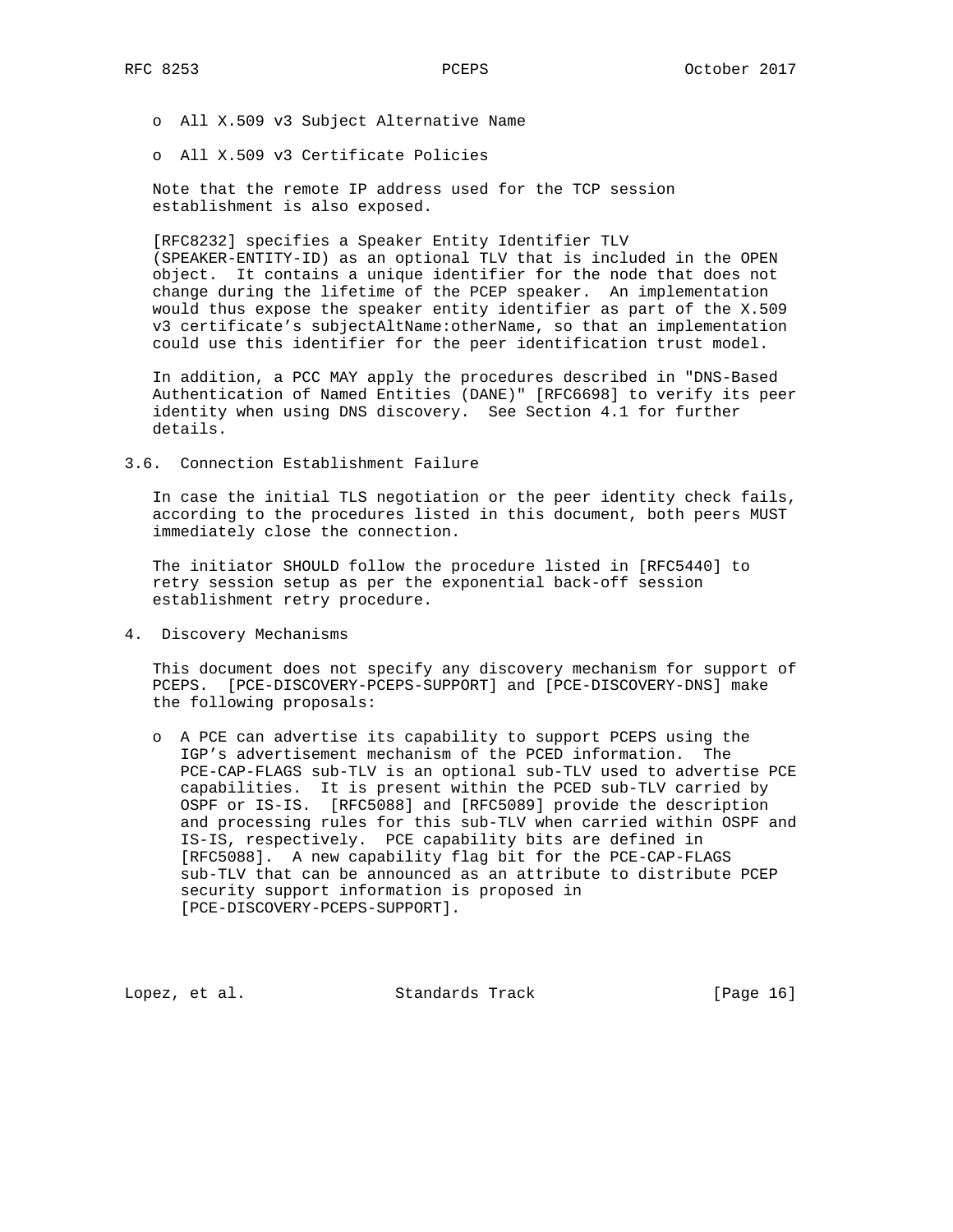o A PCE can advertise its capability to support PCEPS using DNS [PCE-DISCOVERY-DNS] by identifying the support of TLS.

## 4.1. DANE Applicability

 DANE [RFC6698] defines a secure method to associate the certificate that is obtained from a TLS server with a domain name using DNS, i.e., using the TLSA DNS resource record (RR) to associate a TLS server certificate or public key with the domain name where the record is found, thus forming a "TLSA certificate association". The DNS information needs to be protected by DNS Security (DNSSEC). A PCC willing to apply DANE to verify server identity MUST conform to the rules defined in Section 4 of [RFC6698]. The implementation MUST support service certificate constraint (TLSA certificate usages type 1) with Matching type 1 (SHA2-256) as described in [RFC6698] and [RFC7671]. The server's domain name must be authorized separately, as TLSA does not provide any useful authorization guarantees.

## 5. Backward Compatibility

 The procedures described in this document define a security container for the transport of PCEP requests and replies carried by a TLS connection initiated by means of a specific extended message (StartTLS) that does not interfere with PCEP speaker implementations not supporting it.

 A PCC that does not support PCEPS will send an Open message as the first message on TCP establishment. A PCE that only supports PCEPS will send a StartTLS message on TCP establishment. The PCC would consider the received StartTLS message as an error and behave according to the existing error mechanism of [RFC5440], i.e., it would send a PCErr message with Error-Type 1 (PCEP session establishment failure) and Error-value 1 (reception of an invalid Open message or a non Open message) and close the session.

 A PCC that support PCEPS will send a StartTLS message as the first message on TCP establishment. A PCE that does not support PCEPS would consider receiving a StartTLS message as an error, respond with a PCErr message with Error-Type 1 (PCEP session establishment failure) and Error-value 1 (reception of an invalid Open message or a non Open message), and close the session.

 If a StartTLS message is received at any other time by a PCEP speaker that does not implement PCEPS, it would consider it as an unknown message and would behave according to the existing error mechanism of [RFC5440], i.e., it would send a PCErr message with Error-Type 2 (Capability not supported) and close the session.

Lopez, et al. Standards Track [Page 17]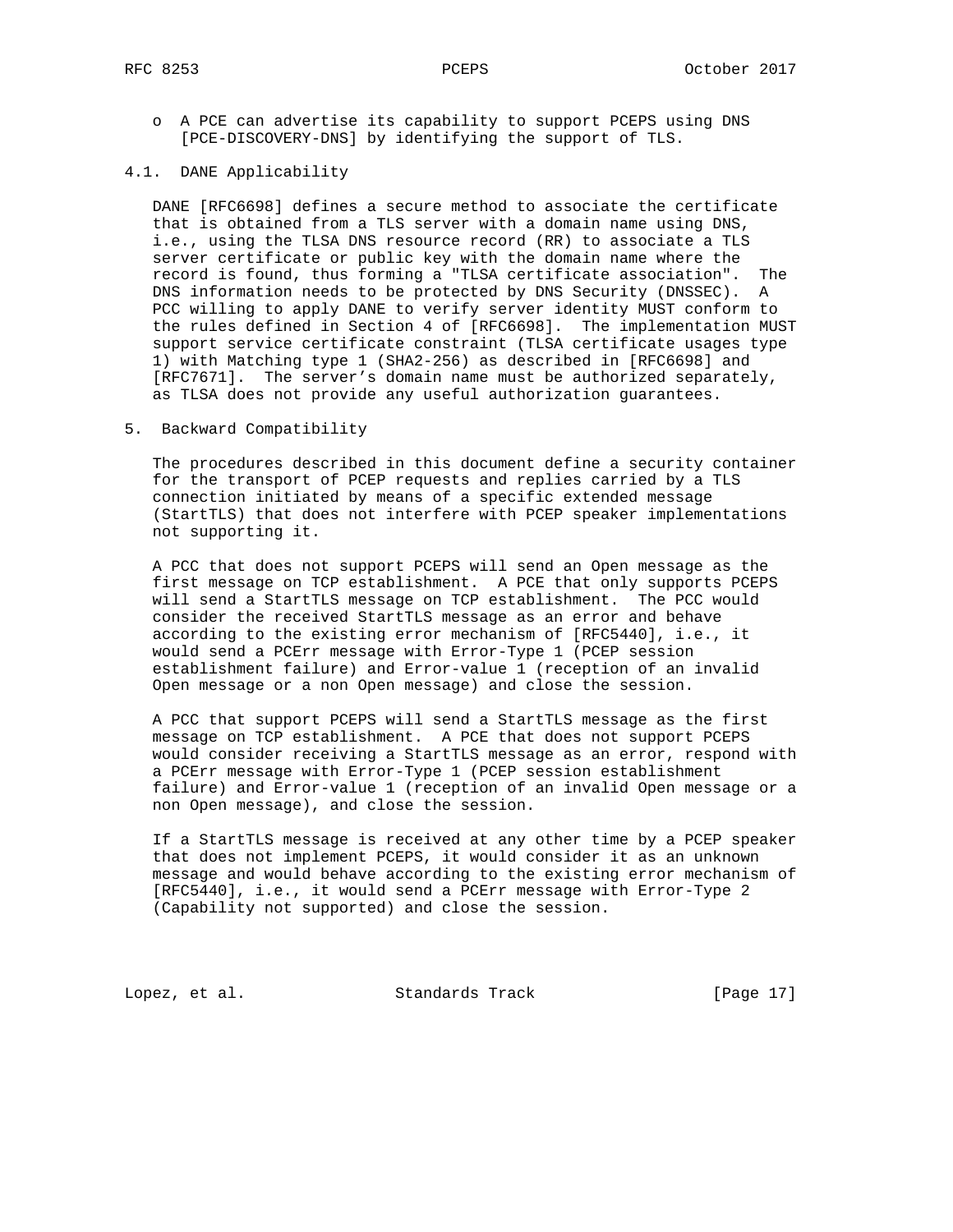An existing PCEP session cannot be upgraded to PCEPS; the session needs to be terminated and re-established as per the procedure described in this document. During the incremental upgrade, the PCEP speaker SHOULD allow session establishment with and without TLS. Once both PCEP speakers are upgraded to support PCEPS, the PCEP session is re-established with TLS; otherwise, a PCEP session without TLS is set up. A redundant PCE MAY also be used during the incremental deployment to take over the PCE undergoing upgrade. Once the upgrade is completed, support for the unsecured version SHOULD be removed.

 A PCE that accepts connections with or without PCEPS would respond based on the message received from the PCC. A PCC that supports connection with or without PCEPS would first attempt to connect with PCEPS, and in case of error, it MAY retry to establish connection without PCEPS. For successful TLS operations with PCEP, both PCEP peers in the network would need to be upgraded to support this document.

 Note that a PCEP implementation that supports PCEPS would respond with a PCErr message with Error-Type set to 25 (PCEP StartTLS failure) and Error-value set to 2 (Reception of any other message apart from StartTLS, Open, or PCErr) if any other message is sent before a StartTLS or Open message. If the sender of the invalid message is a PCEP implementation that does not support PCEPS, it will not be able to understand this error. A PCEPS implementation could also send the PCErr message as per [RFC5440] with Error-Type 1 (PCEP session establishment failure) and Error-value 1 (reception of an invalid Open message or a non Open message) before closing the session.

- 6. IANA Considerations
- 6.1. New PCEP Message

 The following new message type has been allocated within the "PCEP Messages" sub-registry of the "Path Computation Element Protocol (PCEP) Numbers" registry:

| Value | Description | Reference     |
|-------|-------------|---------------|
|       |             |               |
|       | StartTLS    | This document |

Lopez, et al. Standards Track [Page 18]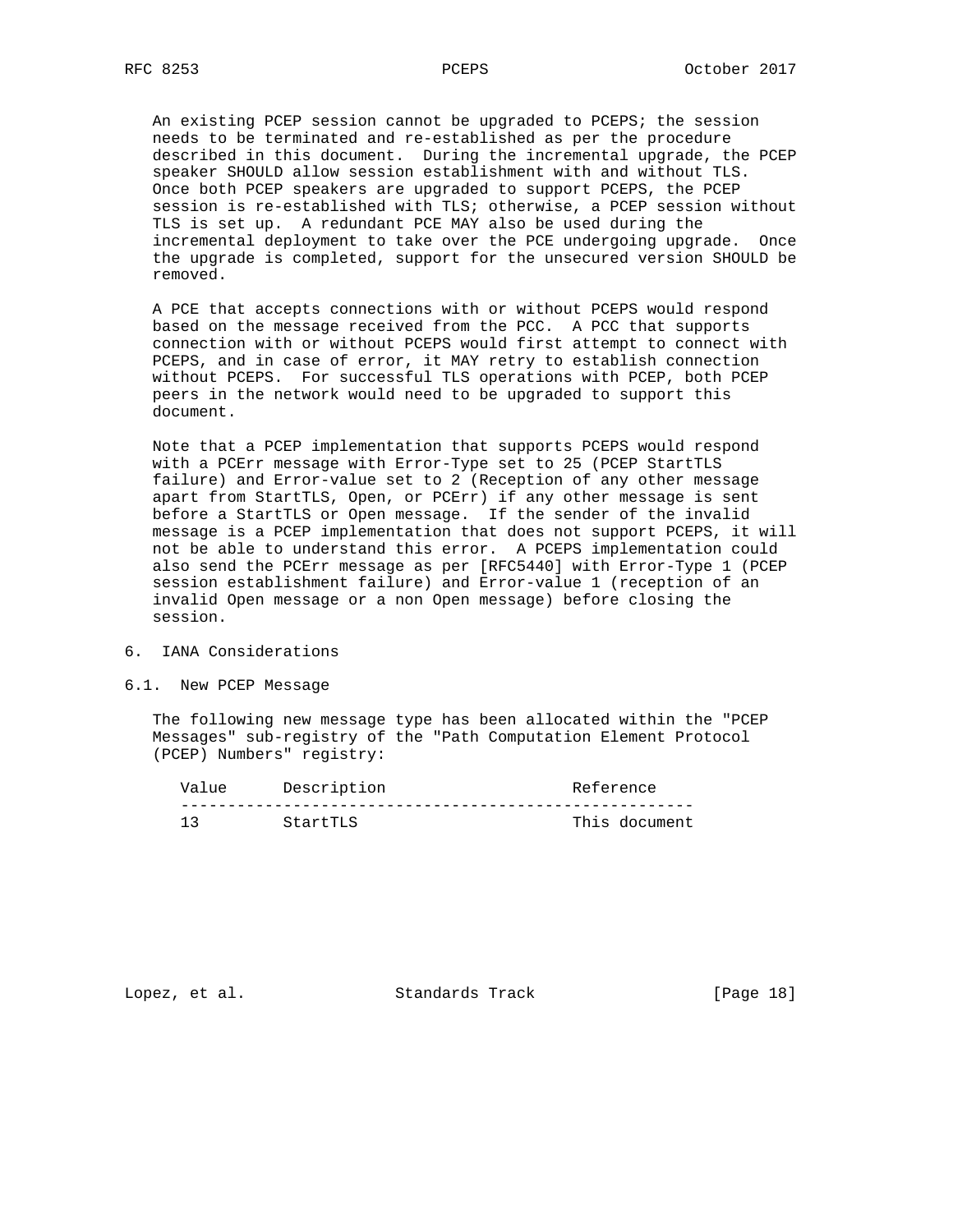# 6.2. New Error-Values

 The following new error types and error values have been allocated within the "PCEP-ERROR Object Error Types and Values" sub-registry of the "Path Computation Element Protocol (PCEP) Numbers" registry:

|    | Error-Type Meaning error-value         |                                                                                                 | Reference     |  |  |  |  |
|----|----------------------------------------|-------------------------------------------------------------------------------------------------|---------------|--|--|--|--|
| 25 | PCEP StartTLS 0: Unassigned<br>failure |                                                                                                 | This document |  |  |  |  |
|    |                                        | 1: Reception of<br>StartTLS after<br>any PCEP exchange                                          | This document |  |  |  |  |
|    |                                        | 2: Reception of<br>any other message<br>apart from StartTLS,<br>Open, or PCErr                  | This document |  |  |  |  |
|    |                                        | 3: Failure, connection This document<br>without TLS is not<br>possible                          |               |  |  |  |  |
|    |                                        | 4: Failure, connection This document<br>without TLS is<br>possible                              |               |  |  |  |  |
|    |                                        | 5: No StartTLS message This document<br>(nor PCErr/Open)<br>before StartTLSWait<br>timer expiry |               |  |  |  |  |

7. Security Considerations

 While the application of TLS satisfies the requirement on confidentiality as well as fine-grained, policy-based peer authentication, there are security threats that it cannot address. It may be advisable to apply additional protection measures, in particular in what relates to attacks specifically addressed to forging the TCP connection underpinning TLS, especially in the case of long-lived connections. One of these measures is the application of the TCP Authentication Option (TCP-AO) [RFC5925], which is fully compatible with and deemed as complementary to TLS. The mechanisms to configure the requirements to use TCP-AO and other lower-layer protection measures with a particular peer are outside the scope of this document.

Lopez, et al. Standards Track [Page 19]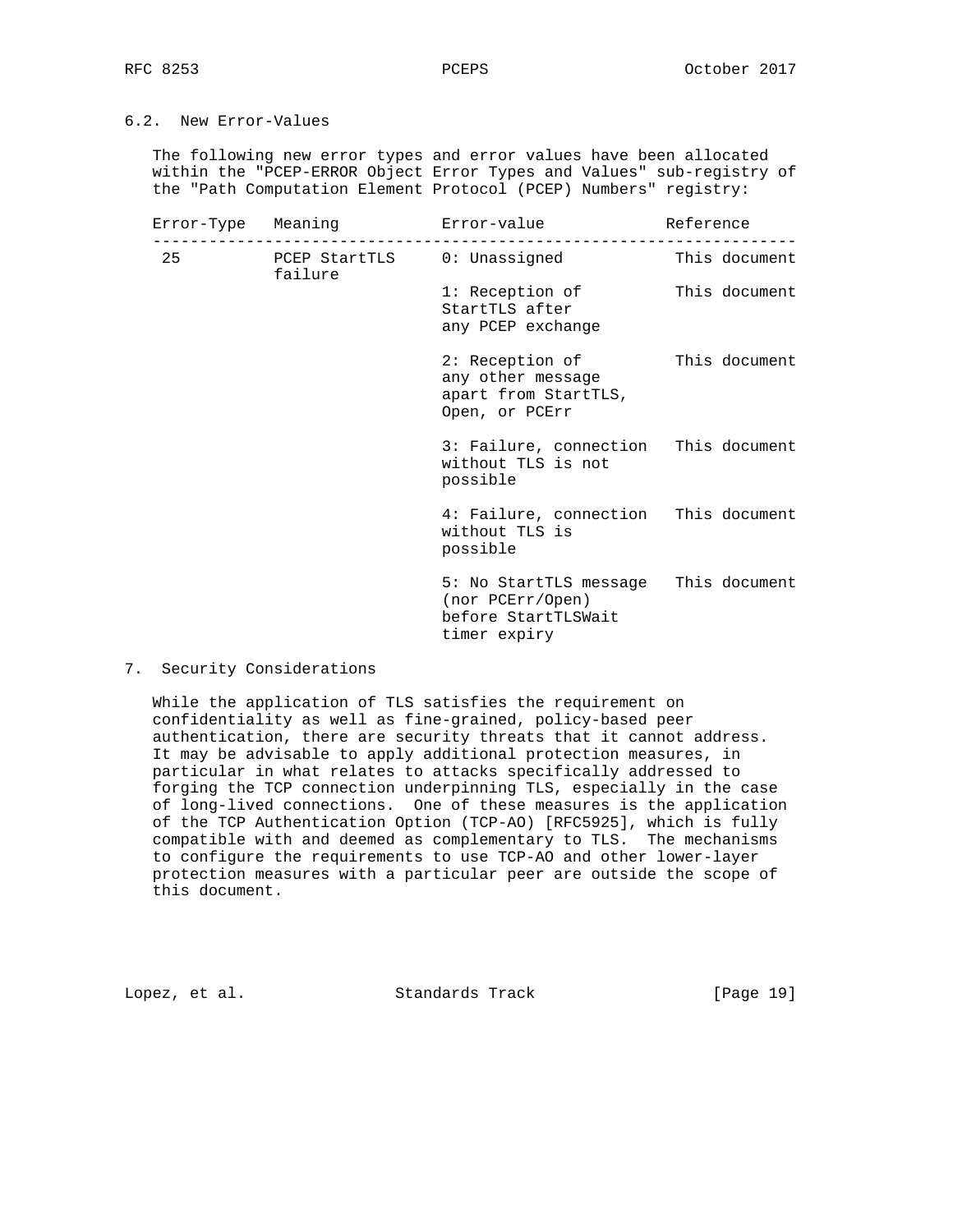Since computational resources required by the TLS handshake and ciphersuite are higher than unencrypted TCP, clients connecting to a PCEPS server can more easily create high-load conditions, and a malicious client might create a denial-of-service attack more easily.

 Some TLS ciphersuites only provide integrity validation of their payload and provide no encryption; such ciphersuites SHOULD NOT be used by default. Administrators MAY allow the usage of these ciphersuites after careful weighting of the risk of relevant internal data leakage that can occur in such a case, as explicitly stated by [RFC6952].

 When using certificate fingerprints to identify PCEPS peers, any two certificates that produce the same hash value will be considered the same peer. Therefore, it is important to make sure that the hash function used is cryptographically uncompromised, so that attackers are very unlikely to be able to produce a hash collision with a certificate of their choice. This document mandates support for SHA-256 as defined by [SHS], but a later revision may demand support for stronger functions if suitable attacks on it are known.

 PCEPS implementations that continue to accept connections without TLS are susceptible to downgrade attacks as described in [RFC7457]. An attacker could attempt to remove the use of StartTLS messages that request the use of TLS as it pass on the wire in clear and could also attempt to inject a PCErr message that suggests attempting PCEP connection without TLS.

 The guidance given in [RFC7525] SHOULD be followed to avoid attacks on TLS.

8. Manageability Considerations

 All manageability requirements and considerations listed in [RFC5440] apply to PCEP protocol extensions defined in this document. In addition, requirements and considerations listed in this section apply.

8.1. Control of Function and Policy

 A PCE or PCC implementation SHOULD allow configuring the PCEP security via TLS capabilities as described in this document.

 A PCE or PCC implementation supporting PCEP security via TLS MUST support general TLS configuration as per [RFC5246]. At least the configuration of one of the trust models and its corresponding parameters, as described in Sections 3.4 and 3.5, MUST be supported by the implementation.

Lopez, et al. Standards Track [Page 20]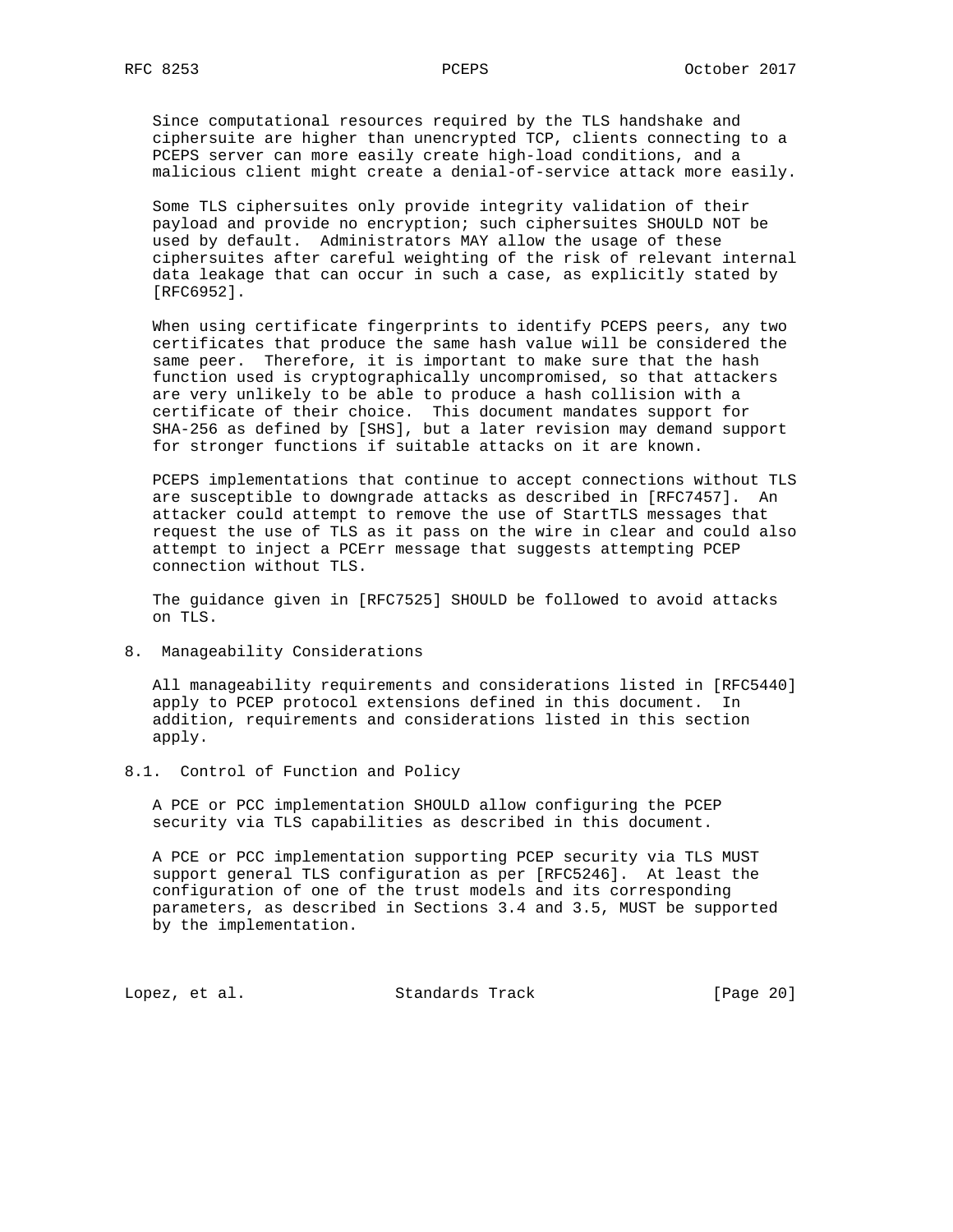A PCEPS implementation SHOULD allow configuring the StartTLSWait timer value.

 PCEPS implementations MAY provide an option to allow the operator to manually override strict TLS configuration and allow unsecure connections. Execution of this override SHOULD trigger a warning about the security implications of permitting unsecure connections.

 Further, the operator needs to develop suitable security policies around PCEP within his network. The PCEP peers SHOULD provide ways for the operator to complete the following tasks in regards to a PCEP session:

- o Determine if a session is protected via PCEPS.
- o Determine the version of TLS, the mechanism used for authentication, and the ciphersuite in use.
- o Determine if the certificate could not be verified and the reason for this circumstance.
- o Inspect the certificate offered by the PCEP peer.
- o Be warned if the StartTLS procedure fails for the PCEP peers that are known to support PCEPS via configurations or capability advertisements.
- 8.2. Information and Data Models

 The PCEP MIB module is defined in [RFC7420]. The MIB module could be extended to include the ability to view the PCEPS capability, TLS-related information, and the TLS status for each PCEP peer.

 Further, to allow the operator to configure the PCEPS capability and various TLS-related parameters as well as to view the current TLS status for a PCEP session, the PCEP YANG module [PCEP-YANG] is extended to include TLS-related information.

8.3. Liveness Detection and Monitoring

 Mechanisms defined in this document do not imply any new liveness detection and monitoring requirements in addition to those already listed in [RFC5440] and [RFC5246].

8.4. Verifying Correct Operations

 A PCEPS implementation SHOULD log error events and provide PCEPS failure statistics with reasons.

Lopez, et al. Standards Track [Page 21]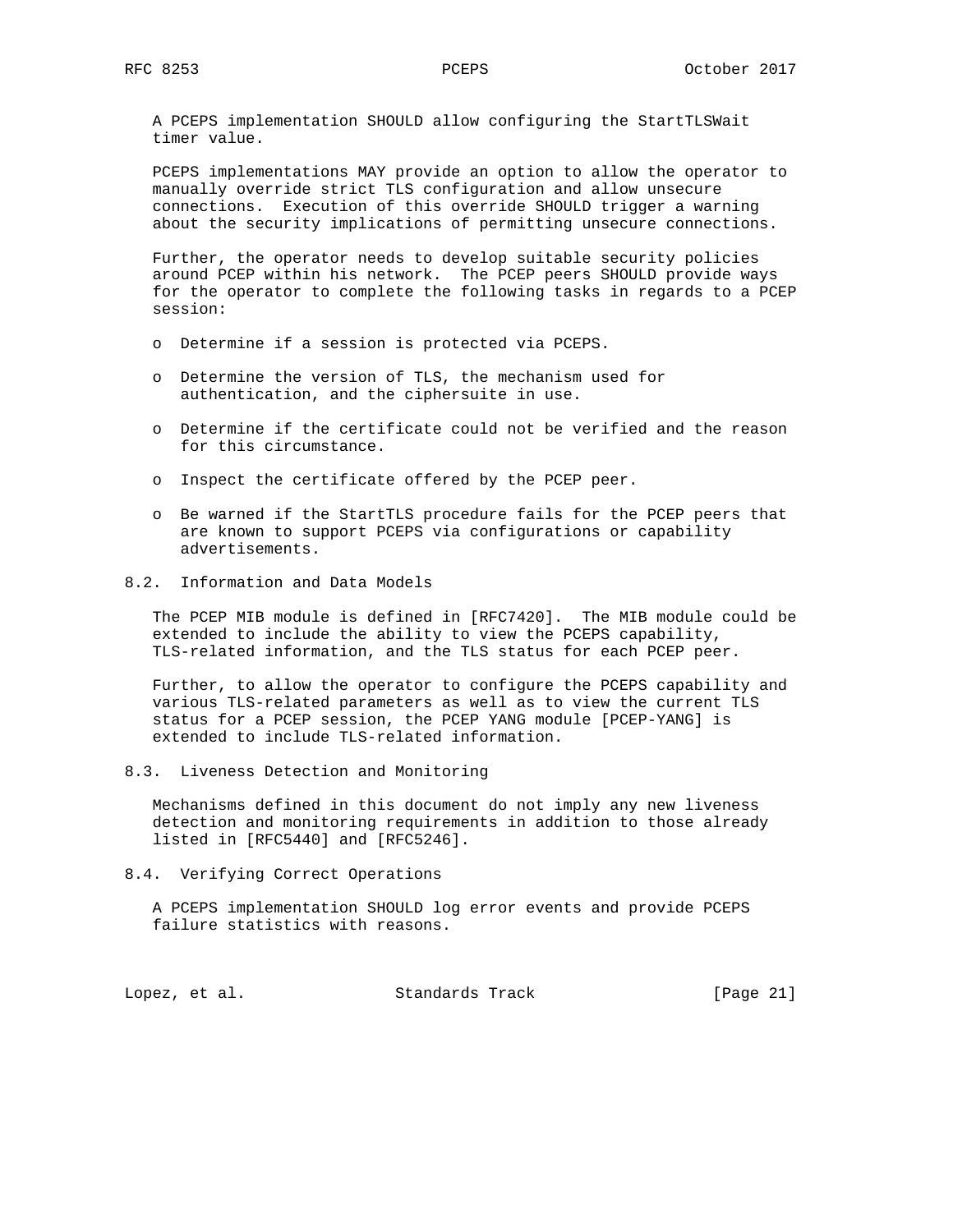8.5. Requirements on Other Protocols

 Mechanisms defined in this document do not imply any new requirements on other protocols. Note that Section 4 lists possible discovery mechanisms for support of PCEPS.

8.6. Impact on Network Operation

 Mechanisms defined in this document do not have any significant impact on network operations in addition to those already listed in [RFC5440] and on the policy and management implications discussed above.

- 9. References
- 9.1. Normative References
	- [RFC2119] Bradner, S., "Key words for use in RFCs to Indicate Requirement Levels", BCP 14, RFC 2119, DOI 10.17487/RFC2119, March 1997, <https://www.rfc-editor.org/info/rfc2119>.
	- [RFC5246] Dierks, T. and E. Rescorla, "The Transport Layer Security (TLS) Protocol Version 1.2", RFC 5246, DOI 10.17487/RFC5246, August 2008, <https://www.rfc-editor.org/info/rfc5246>.
	- [RFC5280] Cooper, D., Santesson, S., Farrell, S., Boeyen, S., Housley, R., and W. Polk, "Internet X.509 Public Key Infrastructure Certificate and Certificate Revocation List (CRL) Profile", RFC 5280, DOI 10.17487/RFC5280, May 2008, <https://www.rfc-editor.org/info/rfc5280>.
	- [RFC5440] Vasseur, JP., Ed. and JL. Le Roux, Ed., "Path Computation Element (PCE) Communication Protocol (PCEP)", RFC 5440, DOI 10.17487/RFC5440, March 2009, <https://www.rfc-editor.org/info/rfc5440>.
	- [RFC6066] Eastlake 3rd, D., "Transport Layer Security (TLS) Extensions: Extension Definitions", RFC 6066, DOI 10.17487/RFC6066, January 2011, <https://www.rfc-editor.org/info/rfc6066>.

Lopez, et al. Standards Track [Page 22]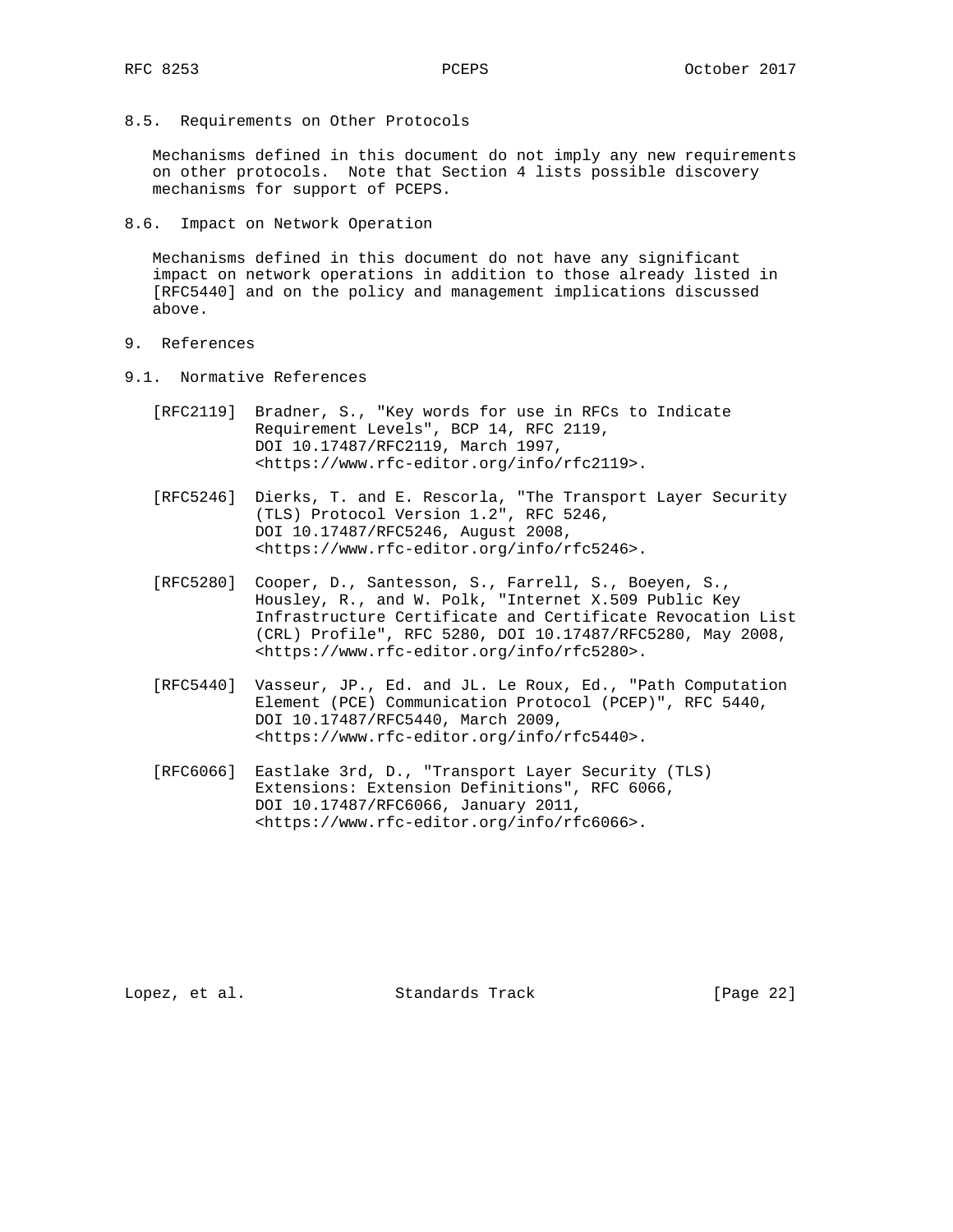- [RFC6125] Saint-Andre, P. and J. Hodges, "Representation and Verification of Domain-Based Application Service Identity within Internet Public Key Infrastructure Using X.509 (PKIX) Certificates in the Context of Transport Layer Security (TLS)", RFC 6125, DOI 10.17487/RFC6125, March 2011, <https://www.rfc-editor.org/info/rfc6125>.
- [RFC6698] Hoffman, P. and J. Schlyter, "The DNS-Based Authentication of Named Entities (DANE) Transport Layer Security (TLS) Protocol: TLSA", RFC 6698, DOI 10.17487/RFC6698, August 2012, <https://www.rfc-editor.org/info/rfc6698>.
- [RFC7525] Sheffer, Y., Holz, R., and P. Saint-Andre, "Recommendations for Secure Use of Transport Layer Security (TLS) and Datagram Transport Layer Security (DTLS)", BCP 195, RFC 7525, DOI 10.17487/RFC7525, May 2015, <https://www.rfc-editor.org/info/rfc7525>.
- [RFC7671] Dukhovni, V. and W. Hardaker, "The DNS-Based Authentication of Named Entities (DANE) Protocol: Updates and Operational Guidance", RFC 7671, DOI 10.17487/RFC7671, October 2015, <https://www.rfc-editor.org/info/rfc7671>.
- [RFC8174] Leiba, B., "Ambiguity of Uppercase vs Lowercase in RFC 2119 Key Words", BCP 14, RFC 8174, DOI 10.17487/RFC8174, May 2017, <https://www.rfc-editor.org/info/rfc8174>.
- [SHS] National Institute of Standards and Technology, "Secure Hash Standard (SHS)", FIPS PUB 180-4, DOI 10.6028/NIST.FIPS.180-4, August 2015, <http://nvlpubs.nist.gov/nistpubs/FIPS/ NIST.FIPS.180-4.pdf>.
- 9.2. Informative References
	- [PCE-DISCOVERY-DNS]

 Wu, Q., Dhody, D., King, D., Lopez, D., and J. Tantsura, "Path Computation Element (PCE) Discovery using Domain Name System(DNS)", Work in Progress, draft-wu-pce-dns-pce discovery-10, March 2017.

[PCE-DISCOVERY-PCEPS-SUPPORT]

 Lopez, D., Wu, Q., Dhody, D., Wang, Z., and D. King, "IGP extension for PCEP security capability support in the PCE discovery", Work in Progress, draft-wu-pce-discovery pceps-support-07, March 2017.

Lopez, et al. Standards Track [Page 23]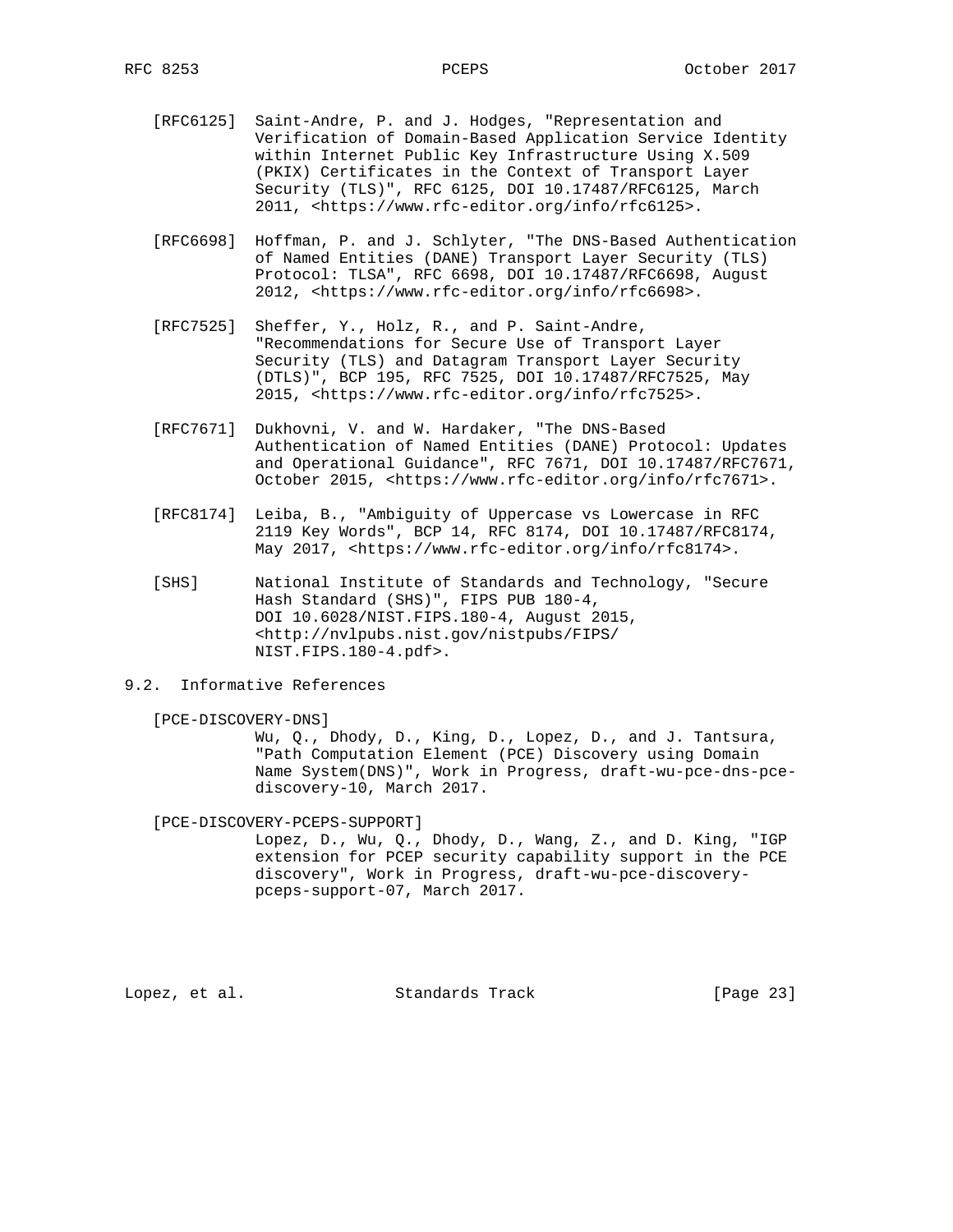[PCEP-YANG] Dhody, D., Hardwick, J., Beeram, V., and J. Tantsura, "A YANG Data Model for Path Computation Element Communications Protocol (PCEP)", Work in Progress, draft-ietf-pce-pcep-yang-05, July 2017. [RFC4492] Blake-Wilson, S., Bolyard, N., Gupta, V., Hawk, C., and B.

- Moeller, "Elliptic Curve Cryptography (ECC) Cipher Suites for Transport Layer Security (TLS)", RFC 4492, DOI 10.17487/RFC4492, May 2006, <https://www.rfc-editor.org/info/rfc4492>.
- [RFC4513] Harrison, R., Ed., "Lightweight Directory Access Protocol (LDAP): Authentication Methods and Security Mechanisms", RFC 4513, DOI 10.17487/RFC4513, June 2006, <https://www.rfc-editor.org/info/rfc4513>.
- [RFC5088] Le Roux, JL., Ed., Vasseur, JP., Ed., Ikejiri, Y., and R. Zhang, "OSPF Protocol Extensions for Path Computation Element (PCE) Discovery", RFC 5088, DOI 10.17487/RFC5088, January 2008, <https://www.rfc-editor.org/info/rfc5088>.
- [RFC5089] Le Roux, JL., Ed., Vasseur, JP., Ed., Ikejiri, Y., and R. Zhang, "IS-IS Protocol Extensions for Path Computation Element (PCE) Discovery", RFC 5089, DOI 10.17487/RFC5089, January 2008, <https://www.rfc-editor.org/info/rfc5089>.
- [RFC5925] Touch, J., Mankin, A., and R. Bonica, "The TCP Authentication Option", RFC 5925, DOI 10.17487/RFC5925, June 2010, <https://www.rfc-editor.org/info/rfc5925>.
- [RFC6460] Salter, M. and R. Housley, "Suite B Profile for Transport Layer Security (TLS)", RFC 6460, DOI 10.17487/RFC6460, January 2012, <https://www.rfc-editor.org/info/rfc6460>.
- [RFC6614] Winter, S., McCauley, M., Venaas, S., and K. Wierenga, "Transport Layer Security (TLS) Encryption for RADIUS", RFC 6614, DOI 10.17487/RFC6614, May 2012, <https://www.rfc-editor.org/info/rfc6614>.
- [RFC6952] Jethanandani, M., Patel, K., and L. Zheng, "Analysis of BGP, LDP, PCEP, and MSDP Issues According to the Keying and Authentication for Routing Protocols (KARP) Design Guide", RFC 6952, DOI 10.17487/RFC6952, May 2013, <https://www.rfc-editor.org/info/rfc6952>.

Lopez, et al. Standards Track [Page 24]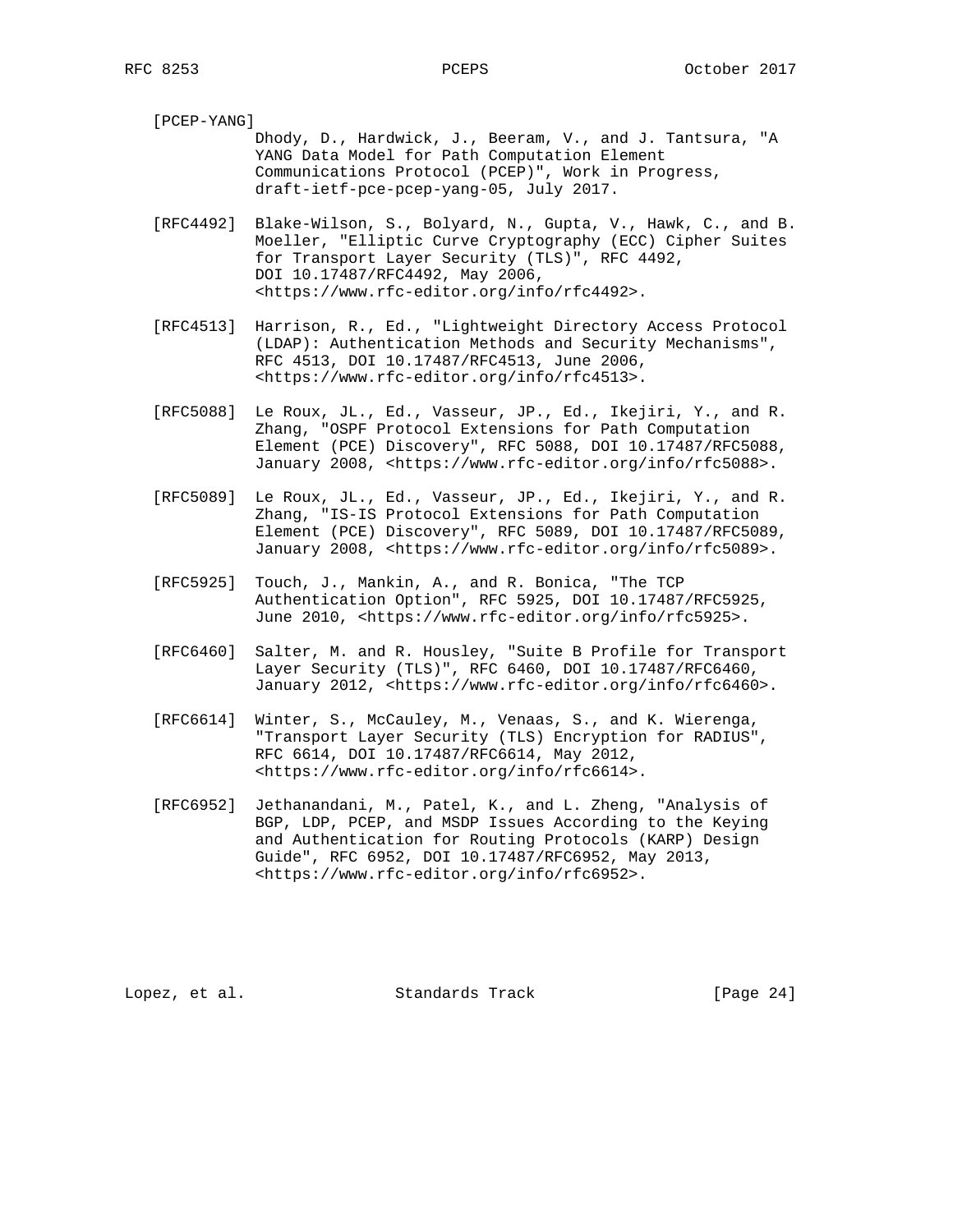- [RFC7420] Koushik, A., Stephan, E., Zhao, Q., King, D., and J. Hardwick, "Path Computation Element Communication Protocol (PCEP) Management Information Base (MIB) Module", RFC 7420, DOI 10.17487/RFC7420, December 2014, <https://www.rfc-editor.org/info/rfc7420>.
- [RFC7457] Sheffer, Y., Holz, R., and P. Saint-Andre, "Summarizing Known Attacks on Transport Layer Security (TLS) and Datagram TLS (DTLS)", RFC 7457, DOI 10.17487/RFC7457, February 2015, <https://www.rfc-editor.org/info/rfc7457>.
- [RFC8232] Crabbe, E., Minei, I., Medved, J., Varga, R., Zhang, X., and D. Dhody, "Optimizations of Label Switched Path State Synchronization Procedures for a Stateful PCE", RFC 8232, DOI 10.17487/RFC8232, September 2017, <https://www.rfc-editor.org/info/rfc8232>.

Acknowledgements

 This specification relies on the analysis and profiling of TLS included in [RFC6614] and the procedures described for the StartTLS command in [RFC4513].

 We would like to thank Joe Touch for his suggestions and support regarding the StartTLS mechanisms.

 Thanks to Daniel King for reminding the authors about manageability considerations.

Thanks to Cyril Margaria for shepherding this document.

 Thanks to David Mandelberg for early SECDIR review comments as well as further review during IETF last call.

Thanks to Dan Frost for the RTGDIR review and comments.

Thanks to Dale Worley for the Gen-ART review and comments.

Thanks to Tianran Zhou for the OPSDIR review.

 Thanks to Deborah Brungard for being the responsible AD and guiding the authors as needed.

 Also, thanks to Mirja Kuhlewind, Eric Rescorla, Warren Kumari, Kathleen Moriarty, Suresh Krishnan, Ben Campbell, and Alexey Melnikov for the IESG review and comments.

Lopez, et al. Standards Track [Page 25]